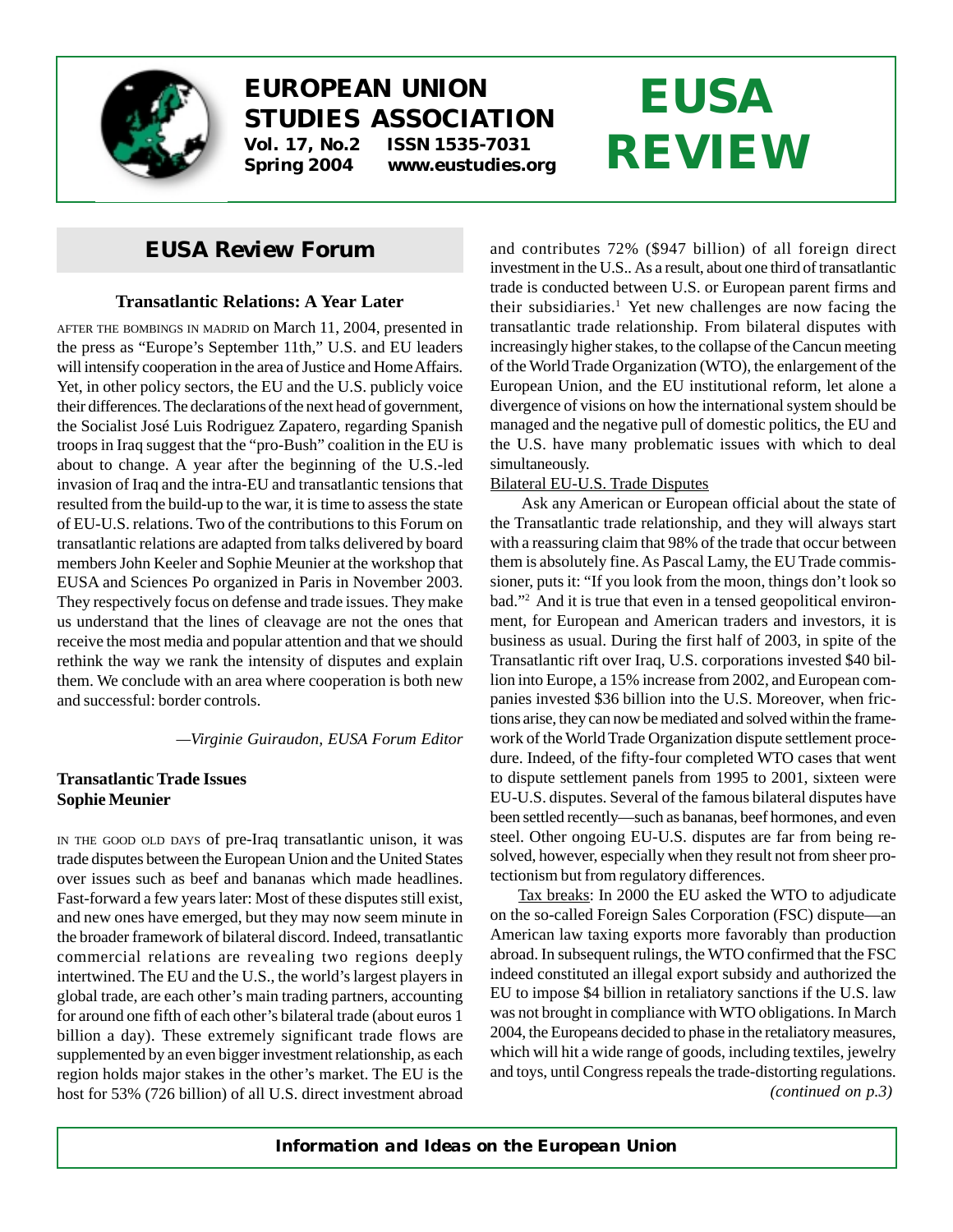The *EUSA Review* (ISSN 1535-7031) [formerly the *ECSA Review*] is published four times yearly by the European Union Studies Association, a membership association and non-profit organization (founded in 1988 as the European Community Studies Association) devoted to the exchange of information and ideas on the European Union. We welcome the submission of scholarly manuscripts. Subscription to the *EUSA Review* is a benefit of Association membership.

© 2004 European Union Studies Association

The European Union Studies Association ®, Information and Ideas on the European Union ®, State of the European Union ®, and www.eustudies.org ® are all registered trademarks of the European Union Studies Association, Inc.

**Managing Editor** Joseph A. Figliulo **Forum and Features Editor** Virginie Guiraudon (Université de Lille II) **Book Reviews Editor** R. Daniel Kelemen (University of Oxford) **Editorial Assistant** Shannon Speakman

#### **2003-2005 EUSA Executive Committee**

GEORGE ROSS, Chair (Brandeis University) JOHN T. S. KEELER\*, Vice-Chair (University of Washington) KAREN ALTER, Secretary (Northwestern University) JEFFREY ANDERSON, Treasurer (Georgetown University) GRAINNE DE BURCA\* (European University Institute) VIRGINIE GUIRAUDON\* (Université de Lille II) SOPHIE MEUNIER\* (Princeton University)

(\* Term runs 2003-2007)

ALBERTA SBRAGIA (University of Pittsburgh) *Ex Officio*

**Immediate Past Chair (2001-2003)** MARTIN A. SCHAIN (New York University)

#### **European Union Studies Association** ®

415 Bellefield Hall University of Pittsburgh Pittsburgh, PA 15260 USA Web www.eustudies.org ® E-mail eusa@pitt.edu Facsimile 412.648.1168 Telephone 412.648.7635

### **EUSA Review <b>From the Chair**

#### **George Ross**

SPRING HAS COME TO THE EU replete with *sturm und drang*. The horrible Madrid bombings prodded new reflections on the Union's readiness to deal with terrorism and also produced a new Spanish government that may open prospects for a constitutional deal before the end of the Irish Presidency. The Union, prompted by the Commission and Mario Monti, has issued a monumental antitrust ruling against Microsoft that, if upheld on appeal, is certain to stir up new transatlantic controversy. Another kind of Mayday will enlarge the Union to 25, with all the accompanying uncertainty. June brings new elections to the European Parliament, after which the June European Council will name a new Commission President, with a new 25 member Commission not far behind. Beneath the surface we also hear rumblings of a coming, conflictual, and all-important new budgetary package. We have a lot to keep track of!

We are pleased to announce the Program Committee and Call for Proposals (details in this issue on p.8) for our Ninth Biennial International Conference to be held March 31-April 2, 2005, in Austin, Texas. The 2005 Program Committee Chair is Mark Pollack, Professor of Political Science at the University of Wisconsin, a rising star in EU studies whose efforts to advance our collective work have already been remarkable. Mark will lead a strong and diverse Program Committee whose membership is listed in the Call and on our Web site. A relatively early conference means that the deadline for proposals will be Friday October 15, 2004. We encourage proposals from all disciplines, graduate students and non-traditional scholars, all our EUSA Interest Sections, National Resource Centers and EU Centers, and practitioners in government, law, business, and elsewhere. Thanks to generous gifts from EUSA members, we will again offer modest conference travel grants to encourage student participation. Please watch our Web site and e-mail List Serve for further details.

Each conference year EUSA offers prizes for excellence in the field (established by the 1997-1999 Executive Committee and first awarded in 1999). In 2005 we will recognize the best dissertation in EU studies at a U.S. institution, the best paper presented at our 2003 Conference in Nashville, and an award for lifetime contribution to EU studies. The 2003-05 Executive Committee is also pleased to announce the launch of the EUSA Book Prize, to be awarded at each biennial EUSA conference. Information about the nomination process for these prizes is included in this issue on p. 21 and is posted on our Web site. We take pride in honoring those who have made exemplary contributions to knowledge and inquiry about the European integration process. We also recognize the *(continued on p. 22)*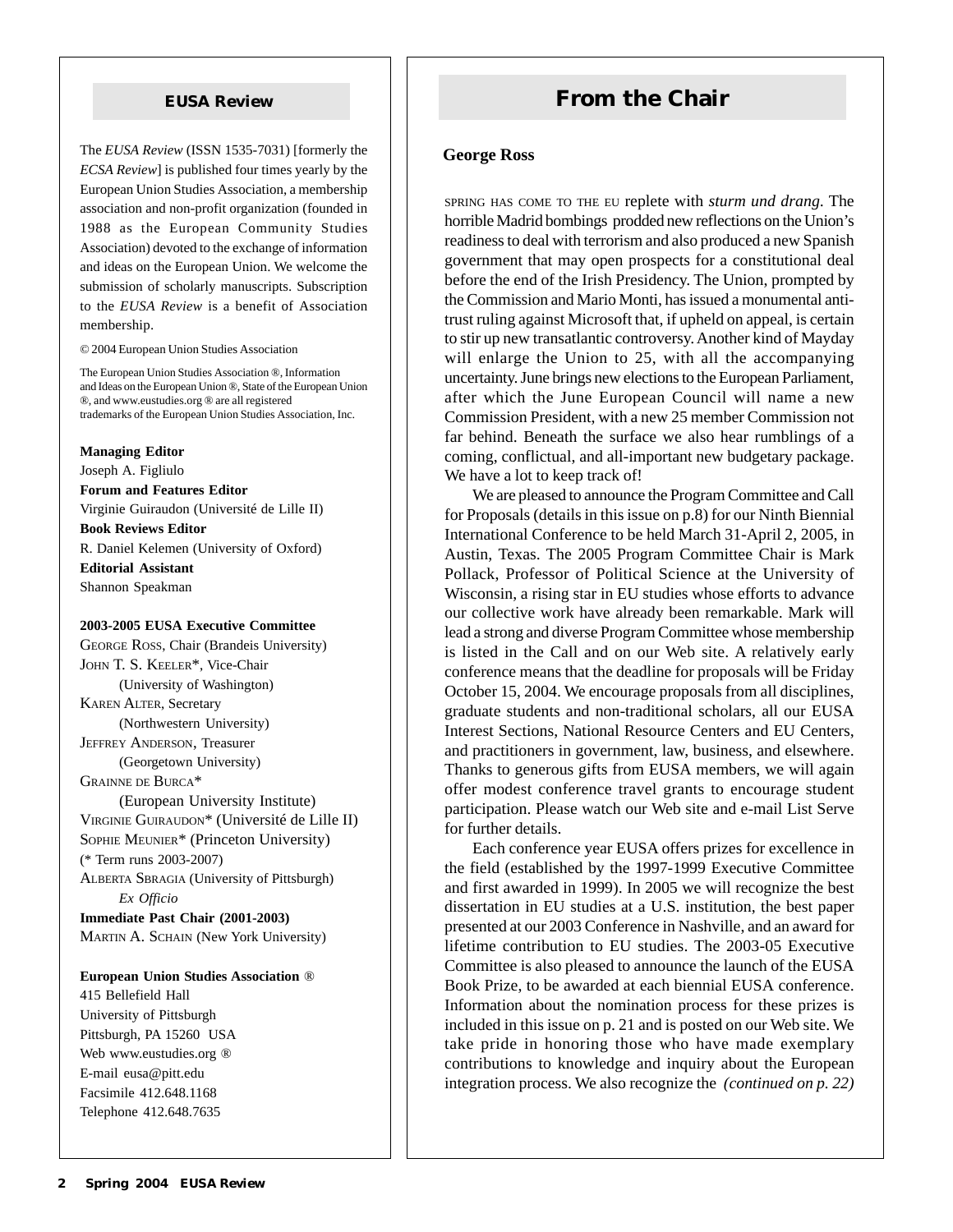#### *(continued from p. 1)*

Anti-Dumping: In 2000 the WTO condemned the U.S. 1916 Anti-Dumping Act for allowing sanctions against dumping not permitted under WTO agreements and gave the U.S. one year to repeal the Act. Since the matter was originally brought to the WTO in 1998, the U.S. brought four new complaints against EU companies on anti-dumping grounds. In February 2004, given the non-compliance of the U.S., the WTO allowed the EU to retaliate by implementing a mirror regulation that would be applicable to American products.

Genetically modified organisms: Since 1998, the EU has observed a moratorium on the approval of GMO products, and some member states banned the import and cultivation of some crops that had been approved prior to that date. The EU made this decision in response to popular concern about the long-term impact of GMOs on human health and the environment, although there was little scientific evidence to support these concerns, but no evidence either that GMOs are harmless. In May 2003, the Bush administration decided to finally file the suit against the EU at the WTO.

#### The Doha Round

Transatlantic trade relations are also being challenged by the current state of the WTO multilateral negotiating process. The "Doha development agenda", as the current round of trade talks is formally called, is about negotiating away trade barriers with the goal of improving general economic welfare, in particular for the developing countries. Agriculture is the key variable in this round, with developed countries being asked to reduce (if not eliminate) their trade-distorting subsidies for farmers and the tariffs, quotas, and non-tariff barriers that they use to protect their domestic agriculture. Among the other central issues are the so-called "Singapore issues" pushed by the EU—investment, competition policy, government procurement, and trade facilitation. By August 2003, the EU and the U.S. had reached a common proposal on reform of the protection of their agriculture. This was not enough, however. The collapse of the WTO Cancun meeting in September 2003 was due mainly to differences over agricultural reform, especially over the issue of cotton, between the U.S., the EU and a group of developing countries led by Brazil and India (called the G-22). The abrupt end of the meeting left great uncertainty concerning how to proceed with talks on agriculture, industrial goods, and the Singapore issues, especially during an electoral year in the U.S.

#### EU Enlargement

The EU will enlarge to ten new countries in May 2004. They will increase the size of the single market, augment the geographical size of the EU by 34%, and boost the total population by 105 million to a total of \$450 million. Structurally, enlargement will make the EU stronger in relation to its trade negotiating partners, because a larger single market is both more attractive to outside economic players and the threat of being cut out more costly. By joining the EU, however, the new entrants are bringing in a wealth of different histories and cultures, which also means different interests and sensibilities. These will have to be included and amalgamated in the definition of a common European position on trade. Diversity could incapacitate the EU's

ability to make decisions and bog down multilateral trade liberalization. It could also lead to common positions which are invariably the lowest common denominator and, therefore, to a protectionist bias of the EU in international trade negotiations. The EU enlargement also poses legal issues for the Transatlantic trade relationship. For instance, the U.S. and the new entrants have bilateral agreements on investment protection that do include provisions contrary to Community law (for instance with respect to investments in the audiovisual sector). Another problem results from the extension of the customs union to ten currently autonomous territories. In most cases, third countries will benefit from a drop in custom duties. In some highly visible cases, however, such as banana imports, the current custom duties of the new entrants are lower than those of the EU–which presumably will lead to trade frictions, in particular with the United States.

#### The EU Constitution

During the European Convention, many voices demanded a greater role for the European Parliament in trade policy, since trade now covers politically sensitive issues that used to be the exclusive domain of domestic regulation, such as food safety and culture. In response, the Convention introduced many important institutional changes with respect to trade policy. First, the Constitution project opens up great avenues for parliamentary control. Trade-related legislation, such as antidumping rules, will now be adopted according to the co-decision procedure –that is, jointly by the Council and the Parliament. The second institutional problem currently faced by the EU is how to keep an efficient decision-making system in an enlarged Europe of 25 or even 30 member states. The proposed Constitution simplifies the complex policy-making apparatus in trade, clarifies that trade policy is an exclusive Community competence, and broadens the use of qualified majority voting.

Overall, the transatlantic trade relationship is based on mutual commercial interests that serve as an anchor of stability in the world. For a long time, the EU and the U.S. were almost the only players in the multilateral negotiating system–or at least they were the ones who called all the shots. The Doha round shows that they now share the leadership, but that they cannot ignore the other players. On most trade issues, the U.S. and the EU have interests closer to each other than they do with the rest of the world. The escalation of transatlantic trade disputes, and in particular the imposition of retaliation measures, should therefore be undertaken with extreme political caution. Still, the U.S. and the EU should also play according to the rules of the game, whether in steel or in agriculture. Europe and America realize that they are benefiting immensely from globalization, yet there is a need for rules to manage this globalization.

*Sophie Meunier is research associate in public and international affairs at the Princeton Institute for International and Regional Studies.*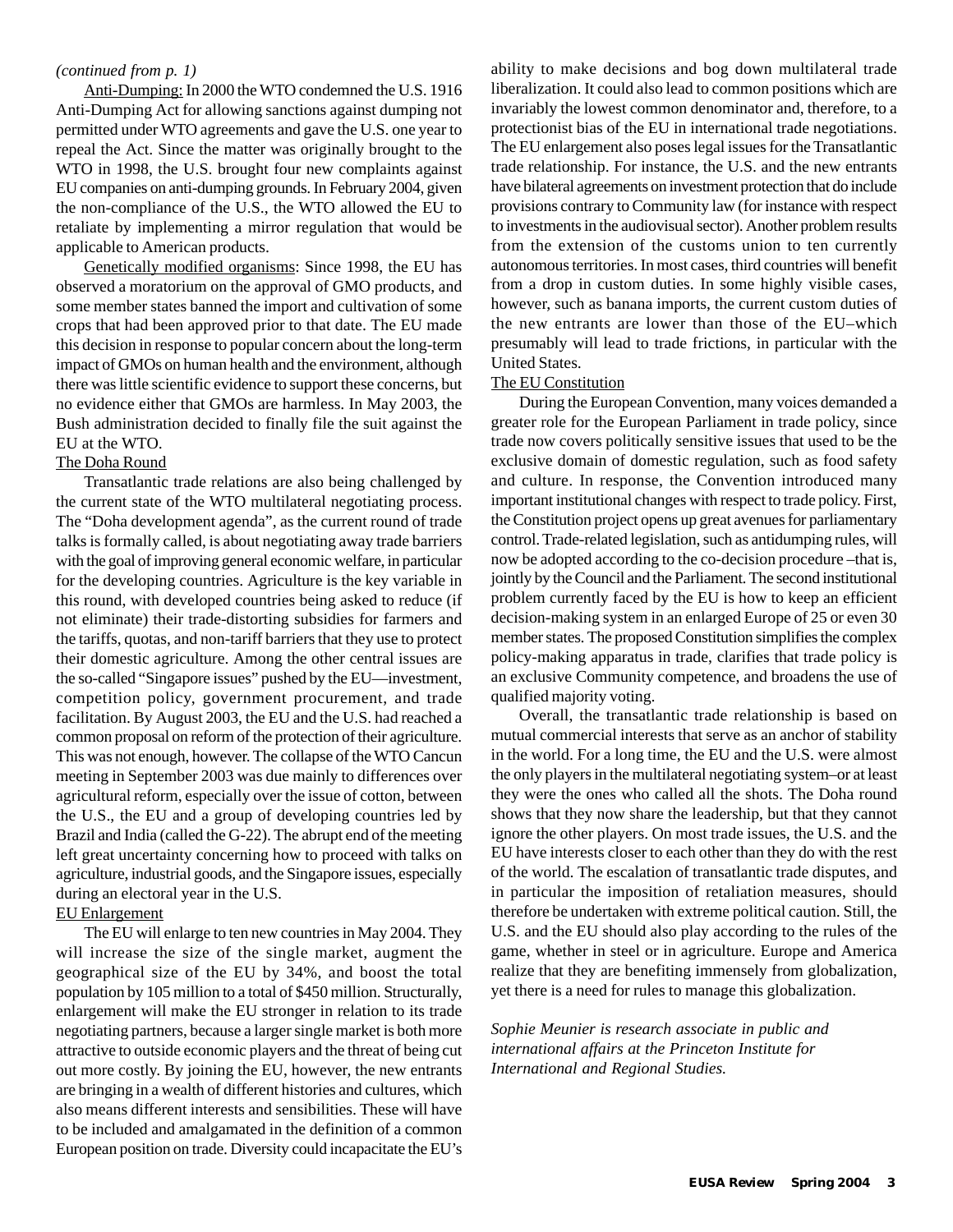#### **Transatlantic Relations and European security and defense John T. S. Keeler**

IMPLAUSIBLE THOUGH IT WOULD HAVE seemed when the EU's two leading military powers—the United Kingdom and France—were bitterly divided over the issue of launching war against Iraq, it is now possible that 2003 will eventually be viewed mainly as a year of pivotal progress in the development of the common European Security and Defense Policy (ESDP).<sup>3</sup> Indeed, it has been argued that "2003 may yet go down in the annals as the year when the European Union finally came of age as an international actor."4 Grudging validation of this assessment may be found in the comments of officials across the Atlantic. "There are few topics that unsettle the Pentagon more," one journalist recently wrote in early 2004, "than the creeping advance of the separate defense and security identity of the European Union countries."5

In what ways has ESDP advanced over the last year? How has progress been possible in the wake of the Franco-British confrontation over Iraq? And why has the United States grown concerned about the evolution of ESDP? The rest of this essay will briefly answer each of these key questions.

The Progress of ESDP: From Institution-Building to Action

The recent rapid succession of ESDP developments began on December 16, 2002, when the EU and NATO issued an important joint Declaration on the European Security and Defense Policy. The culmination of more than six years of negotiation, this agreement provided a framework for EU-NATO cooperation and, most importantly, provided the EU with "assured access" to NATO's planning facilities for the conduct of EU-led crisis management operations.<sup>6</sup>

Two weeks later, on January 1, 2003, commenced the first EU-led civilian crisis management mission, the European Union Police Mission (EUPM) in Bosnia and Herzegovina. The EUPM followed on from a UN International Police Task Force and consists of approximately 500 police officers from all 15 EU member states and 18 other countries. The EUPM functions with a 3 year mandate and is supervised by an EU Special Representative who reports to the Council through the High Representative for CFSP.7

In March 2003 the EU initiated the first Union-led military operation, Operation Concordia in the former Yugoslav Republic of Macedonia. Following on a NATO Operation, Concordia involved 400 military personnel (from 13 EU member states and 14 non-EU countries) and lasted for 8.5 months. In line with the EU-NATO agreement of 2002, this operation was the first to make use of SHAPE planning and command capabilities and was commanded by Admiral Rainer Feist (Germany), NATO's Deputy Supreme Allied Commander Europe (DSACEUR).8

In June 2003, responding to a call from the UN Secretary General for an interim emergency multinational force to bring stability to Bunia in the Congo, the EU launched Operation Artemis, its first autonomous military operation and the first ESDP operation to be deployed outside of Europe. Artemis lasted less than three months, but it accomplished its goal—paving the way for a UN mission in Bunia—and served as a successful test of the EU Framework Nation concept adopted in July 2002. France served as the framework nation in this case, providing the command and control capabilities for the mission as well as the majority of the 1400 personnel; a total of five EU member states and four non-member states contributed personnel to the operation.9

In December 2003, with the completion of Operation Concordia, the EU made the transition to a Police Mission code-named PROXIMA—in the former Yugoslav Republic of Macedonia. This mission was slated to last for a year and to involve 200 personnel form EU member states and other countries.10

Modest though the four ESDP operations of 2003 were in some respects, together they represented a major step toward establishing the EU as a military actor on the world stage. The EU's seriousness of purpose in this realm was underscored by the publication in June 2003 of the Union's first security strategy report, A Secure Europe in a Better World, which portrayed the EU as a "global actor…ready to share in the responsibility for global security."<sup>11</sup> A similar signal was sent by the completion, in November 2003, of the first ever joint EU-NATO crisis management exercise, CME/CMX 03.12

Despite the many advances noted above, the Achilles heel of ESDP remains the limited resources at its disposal. While progress was noted at the May 2003 Capabilities Conference, some analysts argue that EU member states have failed to meet the targets of the Helsinki Headline Goal and few expect that the EU will have the capacity to engage on high-end military operations before 2010.13

Intra-European and Transatlantic Tensions over ESDP

Skeptics have long argued that the fundamental political vulnerability of ESDP is the fact that, even after St. Malo, the British vision remains far more Atlanticist or less autonomous than the French vision.<sup>14</sup> A vivid illustration of this problem was provided on April 29, 2003 when the prime ministers of France, Germany, Belgium and Luxemburg announced an agreement to enhance their collaboration on defense and jointly proposed the establishment of an EU operational planning cell (as an alternative to the NATO facility) in the Brussels suburb of Tervuren. The idea made considerable sense in technical terms and had been discussed as a possibility for several years, but as Charles Grant has argued, "given the context in which the initiative was launched—with Europe split into two hostile camps the timing was unbelievably foolish." Given that the four governments involved were the leaders of the anti-war camp and had also blocked NATO aid for Turkey before the war, it was inevitable that the proposal would appear to be an effort to undermine NATO. The British and American reactions were both understandably hostile.15

On this issue as on others before, however, ESDP proved more resilient than the skeptics lead one to expect. With the passage of time came a growing recognition of the need for compromise by all concerned. The Tervuren plan was abandoned by its proponents, while the Blair government accepted the notion that the EU needed to enhance its operational planning capacity. In December 2003, Britain, France and Germany jointly proposed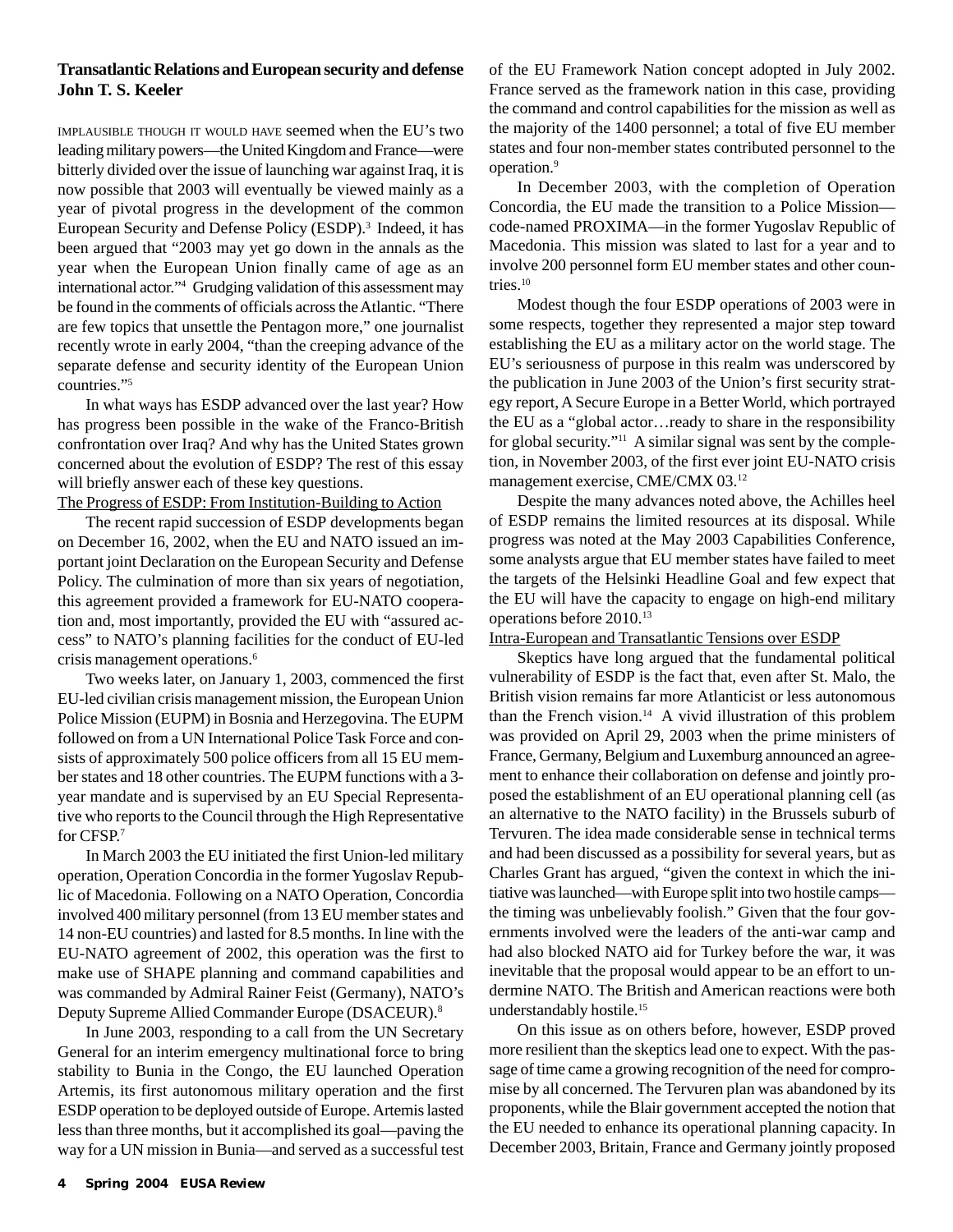the establishment of an EU planning cell within SHAPE, NATO's military headquarters near Mons, as well as the addition of a small unit of planners to the EU military staff in Brussels to allow for coordination of military missions run by French, British or German national headquarters when NATO is not involved; NATO liaison officers were to be based at the EU to further mitigate Atlanticist concerns.

While resolving the Tervuren controversy, the British, French and Germans also agreed to a compromise regarding two key defense-related items in the EU's draft constitution. First, the section on "structured co-operation" would be revised so as to require unanimity for the establishment of what has been termed an "avant-garde group" for European defense. Second, the section on mutual military assistance would be revised to acknowledge that NATO will continue as the means for collective defense.

Even with these compromises, as noted at the outset, ESDP has become an increasingly contentious issue in transatlantic relations. "That is the consequence," notes Charles Grant, "of the Francophobia that is particularly strong in the Pentagon, where European defense is seen—wrongly—as a French invention."16 It remains to be seen whether this perspective would change substantially with the defeat of George W. Bush in the 2004 presidential election. However, it is clear that American officials need to recognize that public support for ESDP is broad within the EU and that it seems to have been enhanced by the confrontation over the Iraq War. A survey conducted March 10- 17, 2003, demonstrated that U.S. and European citizens diverged enormously on the question of whether U.S.-European diplomatic and security ties should remain close: 62% of U.S. citizens said yes, but this view was held by only 40% of British, 30% of French, 33% of Germans, 30% of Italians and 24% of Spanish. A plurality (48%) in Britain and a majority in every case on the Continent (France 67%, Germany 60%, Italy 63% and Spain 60%) stated that their countries should strive to be "more independent" of the U.S. rather than remaining as close as in year's past.<sup>17</sup>

*John T. S. Keeler is professor of political science and director of the European Union Center at the University of Washington in Seattle.*

#### **Archive of European Integration http://aei.pitt.edu**

THE ARCHIVE OF EUROPEAN INTEGRATION (AEI) is an on-line repository for non-commercial, non-governmental publications (short monographs, working or policy papers, conference papers, etc.) dealing with any aspect of European integration. The AEI is hosted by the University Library System at the University of Pittsburgh with the co-sponsorship of EUSA and the Center for West European Studies/EU Center, University of Pittsburgh. Anyone can access and download materials on the AEI. The search engine allows searching by author, title, keyword, year, etc.

#### **Transatlantic Cooperation in the Area of Border Control Virginie Guiraudon**

AFTER THE BOMBINGS of the World Trade Center, bureaucrats responsible for "Justice and Home Affairs" in the EU and "homeland security" in the US soon met. On 26 October 2001, at a closed meeting of the EU Strategic Committee on Immigration, Frontiers and Asylum, the head of the US delegation informed EU member state officials that "since the events of 11 September 2001, the whole system of visas, border control, management of legal migration, etc. had come under close scrutiny and there was a consensus in the US on the need for a more effective system across the board, not targeted specifically at terrorism but taking the events of 11 September as the trigger for developing a new approach."18

The U.S. policy changes in the area of border controls directly concerned EU-based companies, EU citizens and EU laws. Following the November 2001 US Transportation Security Act, airline companies have been asked to provide US authorities with extensive information on passengers flying to the U.S., personal data known as PNR (passenger name record). Moreover, to allow EU citizens to travel to the U.S. under the visa waiver program, a reform is under way, since all EU passports must be machine-readable and integrate biometric identifiers such as fingerprints and iris scans.19 The 26 October 2003 deadline has been postponed for a year.

Both the Council of Ministers and the European Commission have tried to cooperate in a diligent manner with U.S. authorities. U.S. tactics have been heavy-handed at times. Given the state of the transport industry after 9/11 and the beginning of the economic slump, EU leaders could not ignore U.S. threats to refuse landing rights to airlines. Whereas transatlantic trade disputes continued and tensions grew over the build-up to the war in Iraq, there was a clear political will of the EU Commission and Council to comply with US demands that affected the movement of people between the EU and the US.

Antiterrorism justified the fact that measures be adopted quickly without taking into account the opinion of the relevant interest groups, non-governmental associations, and experts, respectively airlines, civil liberties groups, and computer security analysts. More importantly, the sense of urgency after 9/11 and the rapid passing of new US legislation that included "exceptional" measures led the EU officials in charge of responding to U.S. pressures to ignore "normal" procedures and the EU legal framework.

The U.S.-EU agreement on the transfer of PNR data by air carriers to U.S. authorities is a case in point. Several points stand in contradistinction with the 1995 EU data protection directive: (1) the number and type of data that U.S. authorities have direct access to, (2) the purposes for which the data might be used, (3) the type and number of agencies that can access the data, and (4) the lack of redress mechanism for people denied entry to the U.S. In February 2003, the Director General for External Relations and the Deputy U.S. Customs Commissioner met in Brussels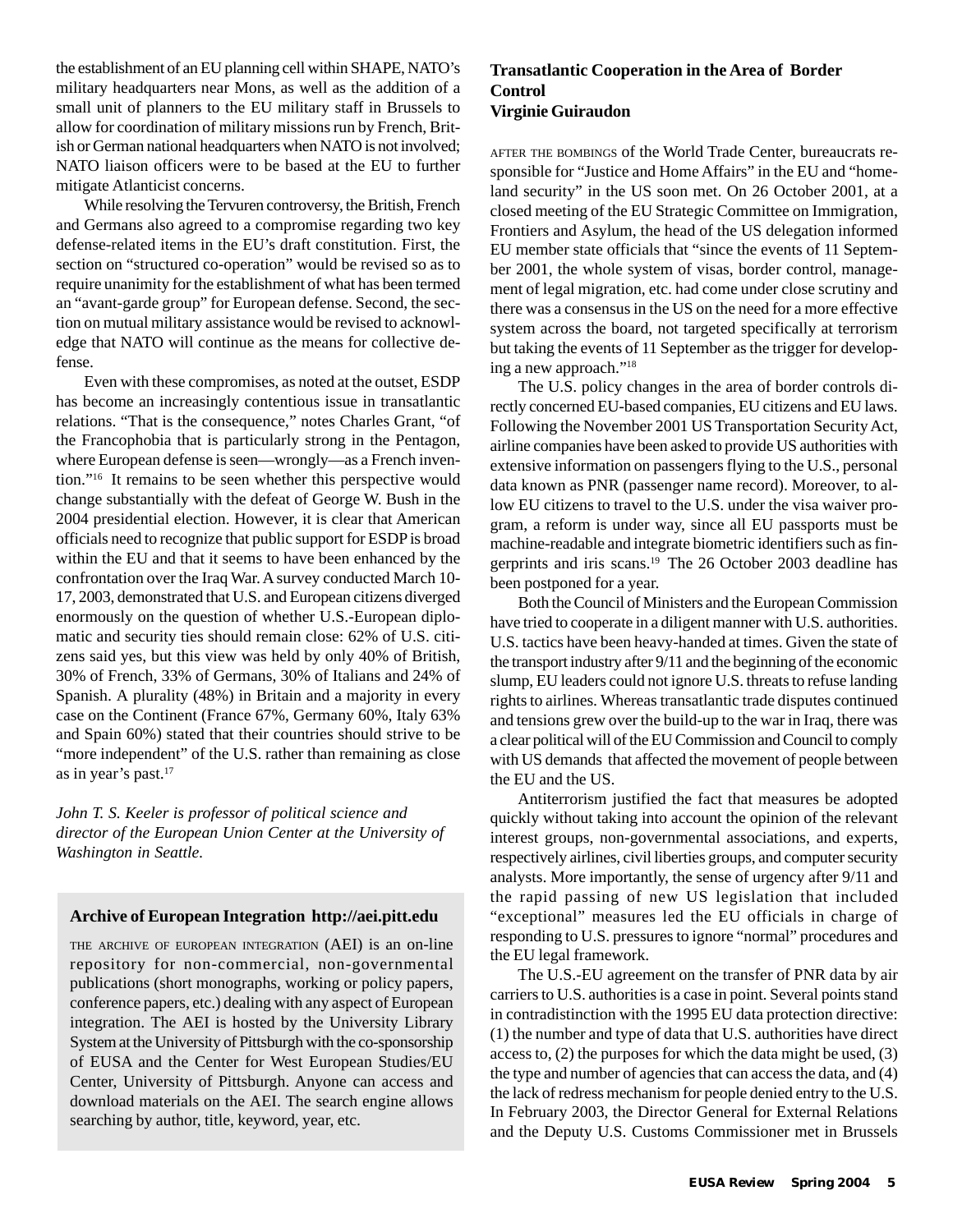and issued a joint statement on reconciling the new PNR transmission requirements of the 2001 U.S. Transportation Security Act with the requirements of EU data protection law. The statement ignored the October 2002 opinion of the Article 29 data protection Working Party, the independent advisory body that gives opinions *inter alia* on EU data transfer to third parties, whose chair alerted the European Parliament Committee on Citizens' Freedoms and Rights. The European Commission agreed to cooperate with U.S. customs and told airlines to meet the March 2003 deadline fixed by U.S. authorities whereby they have had direct access to EU airline reservation databases to download personal data on all passengers and crew.

Since then, the EP has acted as a watchdog and no less than three resolutions have been adopted in plenary to invite the Commission to take action so as to ensure adequate protection for personal data.20 The Commission negotiators tried to convince their U.S. counterparts to take into account privacy issues and obtained some minor compromises. Yet, they also agreed that EU passenger data could be used to test a new security profiling system known as CAPPS II, whereby each passenger is associated with a color-coded tag indicating his risk level. Members of the EP have also criticized the Commission's legal solution: a Commission Decision "accompanied by a 'light' international bilateral agreement."21 U.S. Customs and the Department of Homeland Security have written out "undertakings" spelling out their intentions regarding PNR data yet this is very different from a Treaty approved by the U.S. Senate, if only in terms of legal redress for individuals. The tension in the area of transport security has been between the Commission and the Parliament – an inter-institutional rather than a transatlantic battle.

The Commission and the Council have expressed divergence in only one instance, which regards goods rather than persons. The European Commission has launched infringement procedures against Germany, France, the Netherlands and Belgium because they have signed individual bilateral agreements giving U.S. Customs agents powers to search all containers leaving EU ports for the USA under its January 2002 Container Security Initiative (CSI). The goal of the CSI is to prevent terrorists from using global containerized cargo. The U.S. has concluded bilateral arrangements with eight EU Member States without taking notice of Community competence. The Commission has argued that this bilateral approach is likely to create competitive distortions between EU ports. There has been no dissensions on the content of this cooperation, only on its form. In July 2003, the Commission adopted a Communication on the role of customs calling for reinforced security checks, including for goods leaving the European Union. On 18 November 2003, the Commission Director General for Taxation and Customs Union and the U.S. Ambassador to the EU initialled an agreement to include transport security co-operation within the scope of the 1997 EU/U.S. customs agreement so as to equalize EU and U.S. levels and standards of control.

What can we learn from the study of post 9/11 transatlantic relations in the area of homeland security? First, they tell us about the U.S. diplomatic strategy to gain leverage in negotiations with the EU. U.S. diplomats used "divide and conquer" tactics by seeking bilateral agreements with member states. Confronted with the *fait accompli* EU negotiators started talks at a severe disadvantage. U.S. diplomats also knew exactly how to exploit the EU inter-institutional dynamics. Commission officials eager to find a EU-level agreement with the U.S. so as not to let member states act bilaterally sought to bypass legal procedures and parliamentary control. In March 2004, the EP Citizens' Rights Committee met with Stewart Verdery, assistant secretary at the U.S. Department of Homeland Security and lead negotiator for the U.S.-EU agreement on passenger data. He said that "air carriers were already transferring personal data . . .[and] Parliament would be well advised to prefer the draft agreement the U.S. and the Commission had reached to no agreement at all."22 He knew that the EP opinion or potential appeal to the ECJ could not threaten the agreement.

U.S. post 9/11 demands have justified and accelerated measures to reinforce EU border controls. U.S. laws have also served as a model for EU legislative proposals. In January 2004, Spain put forward a proposal for an EC Council directive requiring carriers to collect and communicate data on passengers travelling to the EU at the time of boarding to the law enforcement authorities of the destination country. The directive to be accepted before June 2004 resembles U.S. regulations, except that Spain stated that the measures were aimed at fighting illegal immigration not terrorism.

This does not mean that terrorist attacks cannot accelerate the adoption of decisions affecting border control. After March 11 and the attacks on suburban trains in Madrid, the special European Council that met in Brussels issued a Declaration on Combating Terrorism. The statement urged the prompt adoption of the Spanish initiative regarding passenger data and the Commission proposal to upgrade EU passports and visas. There is also now a commitment to early approval of the EU-U.S. agreement on airline passenger data. The Council declaration pledges to "further strengthen cooperation with the U.S. and other partners" and a key objective is to "develop further EU transport security standards in coordination with relevant third countries."23 After September 11, 2001, U.S. demands have justified EU reforms. March 11, 2004 in turn will hasten the adoption of the measures that the U.S. executive has been asking for.

*Virginie Guiraudon is research Fellow at the National Center for Scientific Research in Lille, France.*

#### **NOTES**

 1. Jeffrey Schott and Gary Hufbauer, "Transatlantic Trade Relations: Challenges for 2003", Paper presented at the Transatlantic Strategy Groups, Miami, February 12-14, 2003.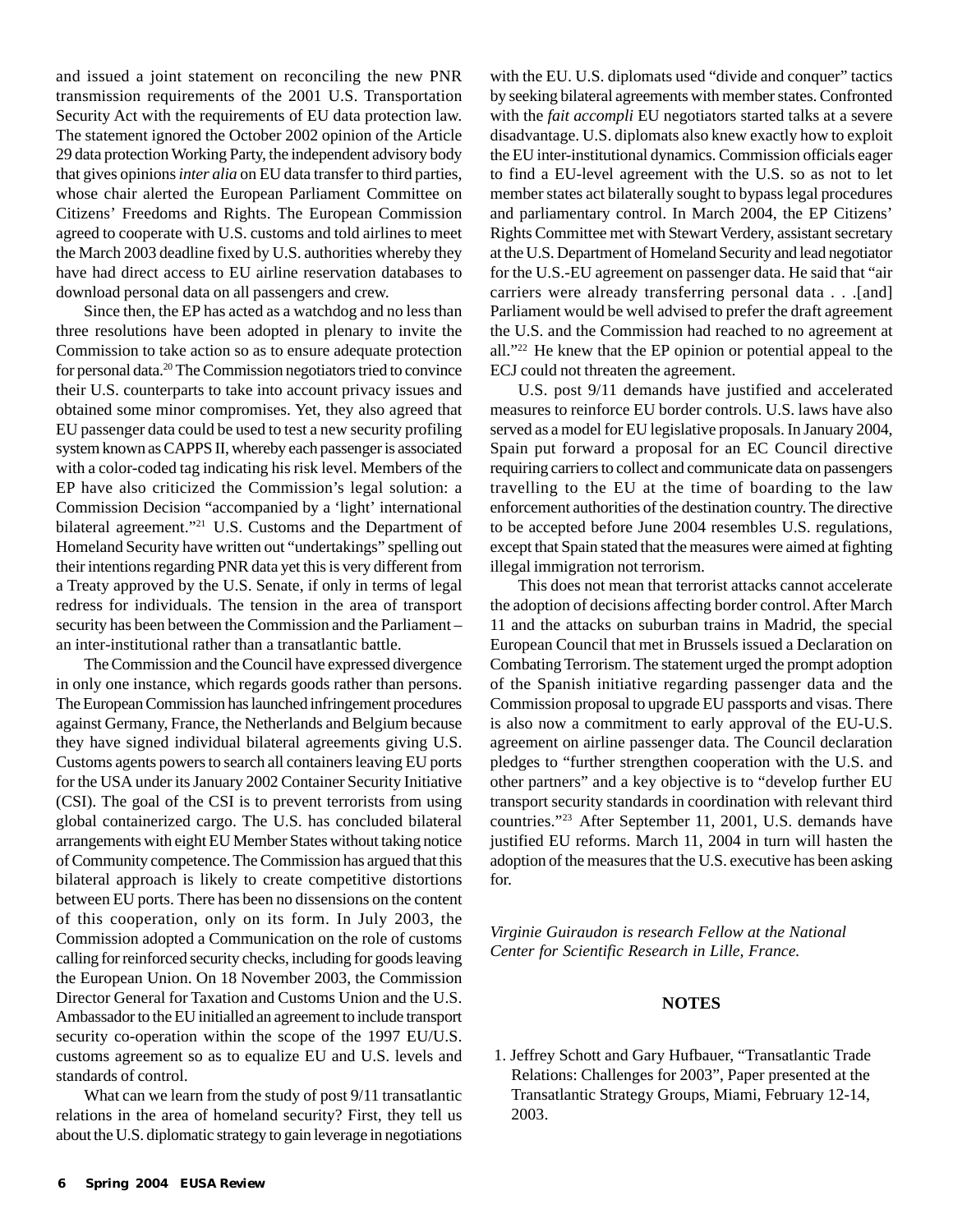- 2. Quoted in Shelley Emling, "U.S., European Union toe-totoe over trade issues," *The Atlanta Journal-Constitution*, 2 November 2003.
- 3. For a variety of perspectives on the development of ESDP, see Jolyon Howorth and John T.S. Keeler, eds., *Defending Europe* (Palgrave, 2003).
- 4. Jolyon Howorth, « Au-delà des apparences ou les lents progrès de la PESD, » *Politique Etrangère*, volume 68, numbers 3-4, 2003.
- 5. Martin Walker, "Walker's World: Pentagon vs. the Europeans," *The Washington Times*, February 11, 2004.
- 6. *NATO Update*, 16 December 2002, at www.nato.int.
- 7. "European Union Police Mission in Bosnia and Herzegovina," at ue.eu.int.
- 8. "EU Military Operation in former Yugoslav Republic of Macedonia," at ue.eu.int.
- 9. *European Security Review*, Number 18, July 2003.
- 10. "European Union Police Mission in the former Yugoslav Republic of Macedonia," at ue.eu.int.
- 11. Howorth, op. cit.
- 12. "First Joint EU-NATO Crisis Management Exercise," 11 November 2003, at www.nato.int.
- 13. See Howorth, op. cit.
- 14. See Anand Menon, "Why ESDP is Misguided and Dangerous for the Alliance," in Howorth and Keeler, eds., *Defending Europe*.
- 15. Charles Grant, "Resolving the Rows over ESDP," Centre for European Reform, October 2003.
- 16. Charles Grant, "Europe can Sell Its Defence Plan to Washington," *Financial Times*, 2 December 2003.
- 17. Survey sponsored by the Pew Research Centre for the People and the Press and released March 18, 2003; summary available on the Pew website.
- 18. Council of the European Union, "Outcome of proceedings of the Strategic Committee on Immigration, Frontiers and Asylum meeting with the United States dated 26 October 2001," doc. 13803/01 ASIM 21 USA 24 Brussels, 12 November 2001.
- 19. European Commission, "Proposal for a Council Regulation on standards for security features and biometrics in EU citizens." COM (2004) 116 final, doc. 2004/039 (CNS), Brussels, 18 February 2004.
- 20. The EP has expressed its intention to start legal action before the European Court of Justice against the Commission for failure to act.
- 21. European Commission, "Transfer of Air passenger Record (PNR) Data: A Global EU approach" COM (2003) 826 final, Brussels, 16 December 2003.
- 22. European Parliament LIBE committee press release, Brussels, 18 March 2004.
- 23. European Council, "Declaration on Combating Terrorism," Press release, Brussels, 25 March 2004.

## **Spotlight on the UK**

*Many EUSA members focus on EU member states. This feature highlights an individual EU member state's major presences in the USA and beyond.*

#### **Web sites**

• www.britianusa.com Official website of the British government in the United States.

• www.britianusa.com/consular/embassy/ Official site the British Embassy in Washington, DC.

• www.fco.gov.uk/ Website of the Foreign Office of the UK; includes link to the Britain and the EU website which provides detailed information on Britain's relationship with the EU.

• www.statistics.gov.uk/ Home of official statistics, reflecting Britain's economy, population and society at the national and local level.

**Missions** British Embassy, 3100 Massachusetts Avenue, Washington DC, 20008, tel: (202) 588 7800.

**Information** British Information Services, 845 Third Avenue, 10th Floor, New York, NY 10022, tel: (212) 745-0277, fax: (212) 745-0359 Provides comprehensive information on Britain through britainusa.com and its office in New York.

**Business** UK Trade and Investment has 14 offices around the USA. Its website, <www.uktradeinvestusa.com>, is the British Government's official web site for facilitating business-to-business trade and investment between the UK and the USA.

#### **Selected scholarly resources**

• The North American Conference of British Studies is a scholarly society dedicated to all aspects of the study of British civilization. The NACBS sponsors scholarly publications and an annual conference, as well as several academic prizes and fellowships. The NACBS has significant representation among specialists in literature, art history, politics, law, sociology, and economics.

• The *Journal of British Studies*, a publication of the NACBS, is recognized as an important North American publication for the study of British history and civilization. The NACBS announces the merger of its two highly respected journals, *Albion* and the *Journal of British Studies*, into a new publication, known as *the Journal of British Studies, incorporating Albion*, beginning in 2005.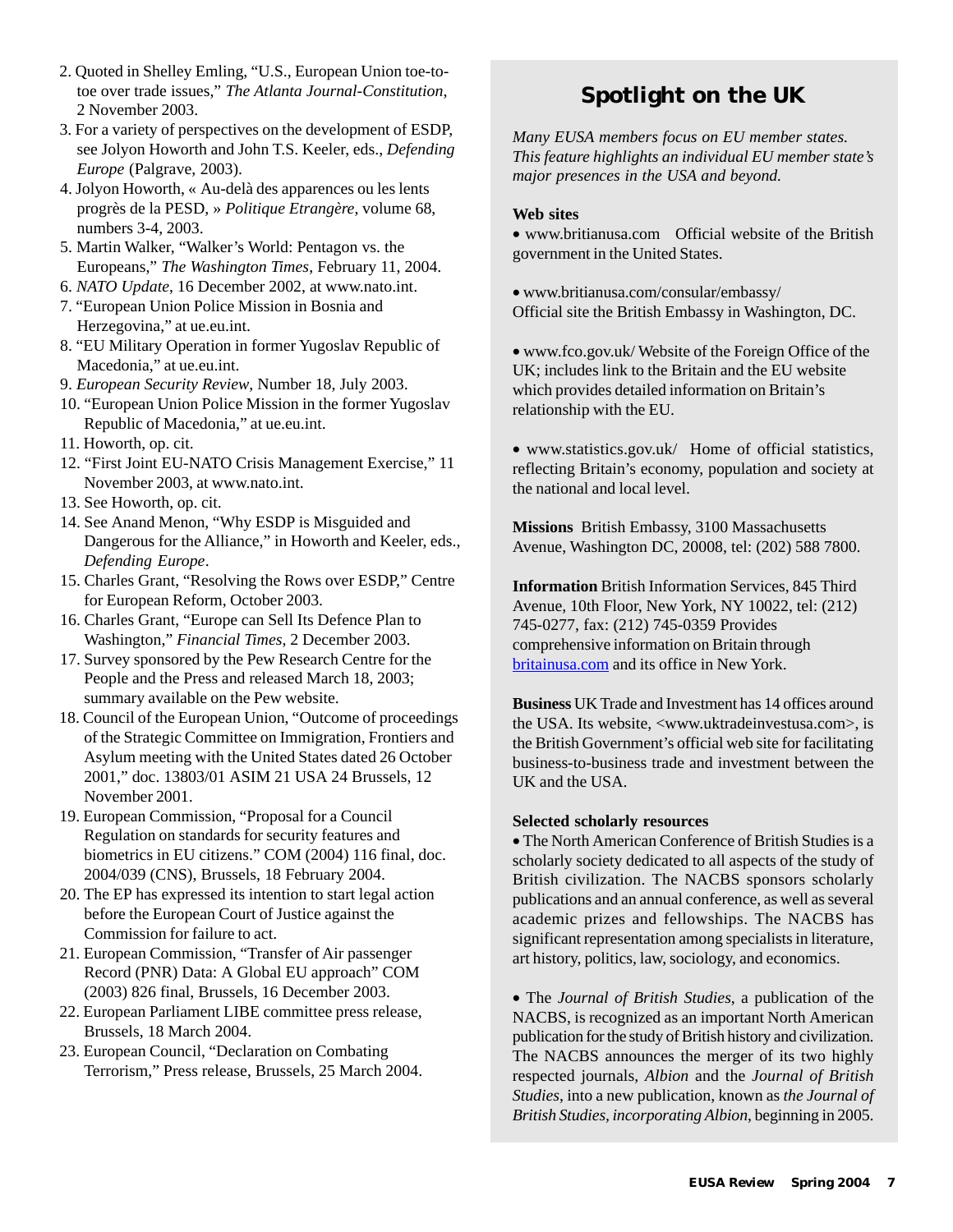

### **European Union Studies Association Ninth Biennial International Conference** March 31-April 2, 2005 Austin, Texas

Hyatt Regency Austin on Town Lake

The European Union Studies Association invites scholars and practitioners engaged in the study of Europe and the European Union to submit panel and paper proposals for its 2005 Ninth Biennial International Conference. The Program Committee plans to promote the broadest possible exchange of theoretical approaches, disciplinary perspectives and research agendas. The Committee would particularly welcome proposals that examine the impact of the EU's recent enlargement on the functioning of the Union and on the politics and societies of its new and existing member states, as well as proposals that address aspects of the EU's ongoing constitutional debate. Please note the following:

- · We welcome both paper and panel proposals, particularly those that foster transatlantic dialogue.
- · The Program Committee reserves the right to make changes in panels, including their composition.
- · All those appearing on the conference program must be current EUSA members.
- · Participants are limited to two appearances on the conference program (two papers or one paper and one discussant role; chair roles do not count toward the appearance limit).
- · We cannot honor individual scheduling requests; by submitting a proposal you agree to be available from 8:30 a.m. on Thursday, March 31st through 6:00 p.m. on Saturday, April 2nd.

The 2005 Program Committee is:

Mark A. Pollack (University of Wisconsin), Chair Gráinne de Búrca (European University Institute) Terri Givens (University of Texas - Austin) Liesbet Hooghe (University of North Carolina - Chapel Hill) Jolyon Howorth (Yale University) Frank Schimmelfennig (University of Mannheim)

The firm deadline for **receipt** of paper and panel proposals in the EUSA office is **Friday, October 15, 2004**. We regret that we cannot consider proposals received after this date. You will be notified of the Program Committee's decision regarding your proposal by December 15, 2004.

We will once again have a **poster session** option available for those (1) whose work is not yet ready for a formal paper, (2) whose paper proposals are received after the proposal deadline, and/or (3) whose paper proposal could not be coherently accommodated on an available panel.

**How to submit a paper or panel proposal**: All proposals must be accompanied by the appropriate cover sheet, posted on our Web site at **www.eustudies.org/conf2005.html**, and the appropriate abstract (see cover sheet). Proposals must be mailed to:

**European Union Studies Association 415 Bellefield Hall University of Pittsburgh Pittsburgh, PA 15260 USA**

We do not accept proposals via facsimile, e-mail transmission, or delivery to the EUSA office in person. Address all questions about the proposal process to e-mail **eusa@pitt.edu** or by telephone to **412.648.7635**.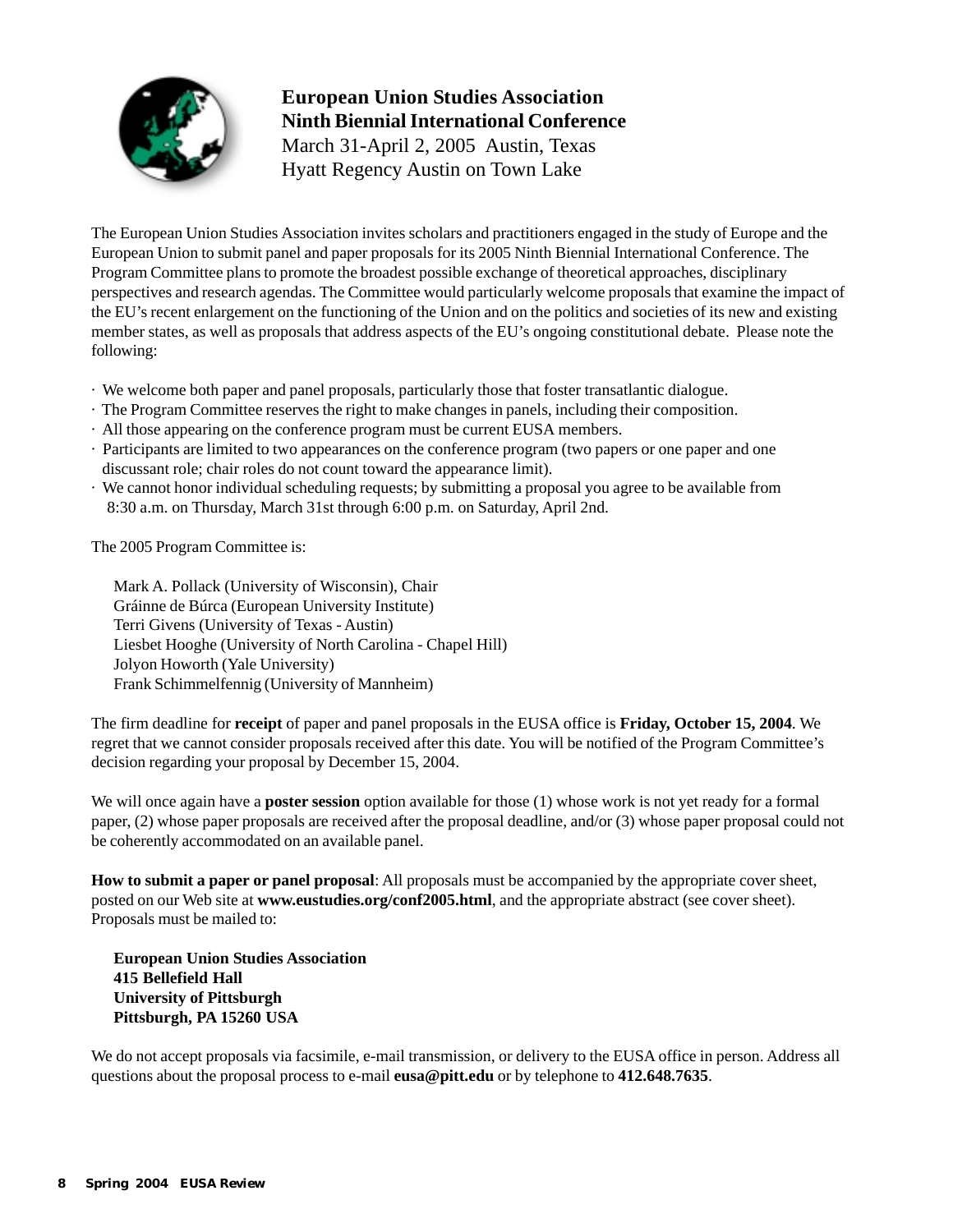### **Teaching the EU**

*Editor's note: This column is written by members of EUSA's "Teaching the EU" Interest Section. For details about the Section and how to join, please visit* www.eustudies.org/ teachingsection.html*.*

#### **Transatlantic Tensions: Opportunities for Learning Judith Kelley**

THE INVITATION FOR ARTICLES begged for a reply: Has the current state of tensions between the Europe and the United States created difficulties for teaching the EU? As a European offering a new course in transatlantic relations at Duke University this spring, I in fact find no difficulties at all – only opportunities. The increased attention to the relationship brought about by the disagreement over Iraq has meant several things – all of which are very healthy for conducting a good course: More interested students, more recent academic work on the subject, and more opportunities to engage the students actively in the class room. Although my course is still underway at the time of this writing (March 2004), I can already make some initial assessments that I hope will be useful to other faculty in planning their own courses for the future.

The course is taught as a graduate seminar with students from both Europe and the US. The seminar meets once weekly for two and half hours. Enrollment is by permission from instructor so as to assure a motivated student composition. There are eight Americans and four Europeans in the class, and the students are a mix of political science masters and PhD. students, law and public policy graduate students.

With this mix of students, I find no need to sidestep areas of disagreement, and the students are quite capable of offering informed analytical views, rather than emotionally charged views - as long as the course is structured in a way that encourages such thinking. This point is central to providing an effective environment for student learning. Undergraduate courses with open enrollment might present additional challenges.

The motivating question of the course is assessing the character and future of the Transatlantic relationship. How do the changes underway in Europe in terms of constitution making and enlargement influence the transatlantic relationship? Where is the relationship headed? Are Europe and the US partners or rivals? Will we see convergence or divergence in the future? Can the US and Europe grow apart, while retaining a common foundation?

My course is divided into four parts. The first section of the course provides an introduction to many of the fundamental issues at hand and provides students with background on the EU and transatlantic relations. The second part of the course explores several paradigms of international relations theory and how they might be helpful for the understanding of transatlantic

*The co-chairs of the Teaching the EU Interest Section are looking to put together a series of essays that reflect on the challenges and opportunities of teaching the EU in the post-9/11 world. Please contact the section co-chairs Peter Loedel or John Occhipinti (ploedel@wcupa.edu, occhipij@canisius.edu) if you are interested in writing a short essay.*

relations. The third part of the course entails an examination of several key issues in this relationship. My seminar concludes with students' presentations of their research papers.

The course begins with a healthy debate framed by the work of Robert Kagan and Robert Cooper, and commentators on their work. Although there are some risks associated with launching right into the central debate and first providing students with more background, I find it useful to set the tone of the engagement in the very first class by getting right to the core issues and getting students excited about the topic. To assist those who have little background in Europe, I emailed all the students suggested background reading that could be done during the break before classes started. The next two classes then provided some background on the EU and the transatlantic relationship, including a brief history highlighted through some documentary film material.

The second part of the course provides an introduction to relevant IR theory to encourage students to think about the usefulness of the different schools of thought regarding transatlantic relations. We also get practical and discuss how to define the "transatlantic relationship?" (Can we measure it?) Here students try to come up with their own definitions, which we then discuss in class. To get involved in the theory and how to write their own research papers for the course, for the first three class meetings the students have to arrive with a hypotheses about the transatlantic relationship. The students must also develop their own conceptualization of how their hypotheses can be tested.

The third part of the course provides an empirical examination of the issues that face the transatlantic relationship: security, trade, environment and international justice. We look at case studies of EU defense development, NATO, Iraq and other security issues, the International Criminal Court, the Kyoto Protocol, WTO etc. The key part to making these highly empirical classes engaging is that, rather than merely assigning a list of readings, different students actually get their own little research assignments.

For example, I might ask students to look into the role of Poland in transatlantic security issues, and another to compare the US and EU security strategy documents. The students then email their papers to each other on the day of the class, and pose a question for discussion. This gives students a chance to explore topics that they are particularly interested in and to be an active participant in finding their own relevant materials, rather than just opening the syllabus and reading. In the last part of the course the students then present their research papers, which are the main assignments of the course. The presentations are before the finished product is due, providing an opportunity for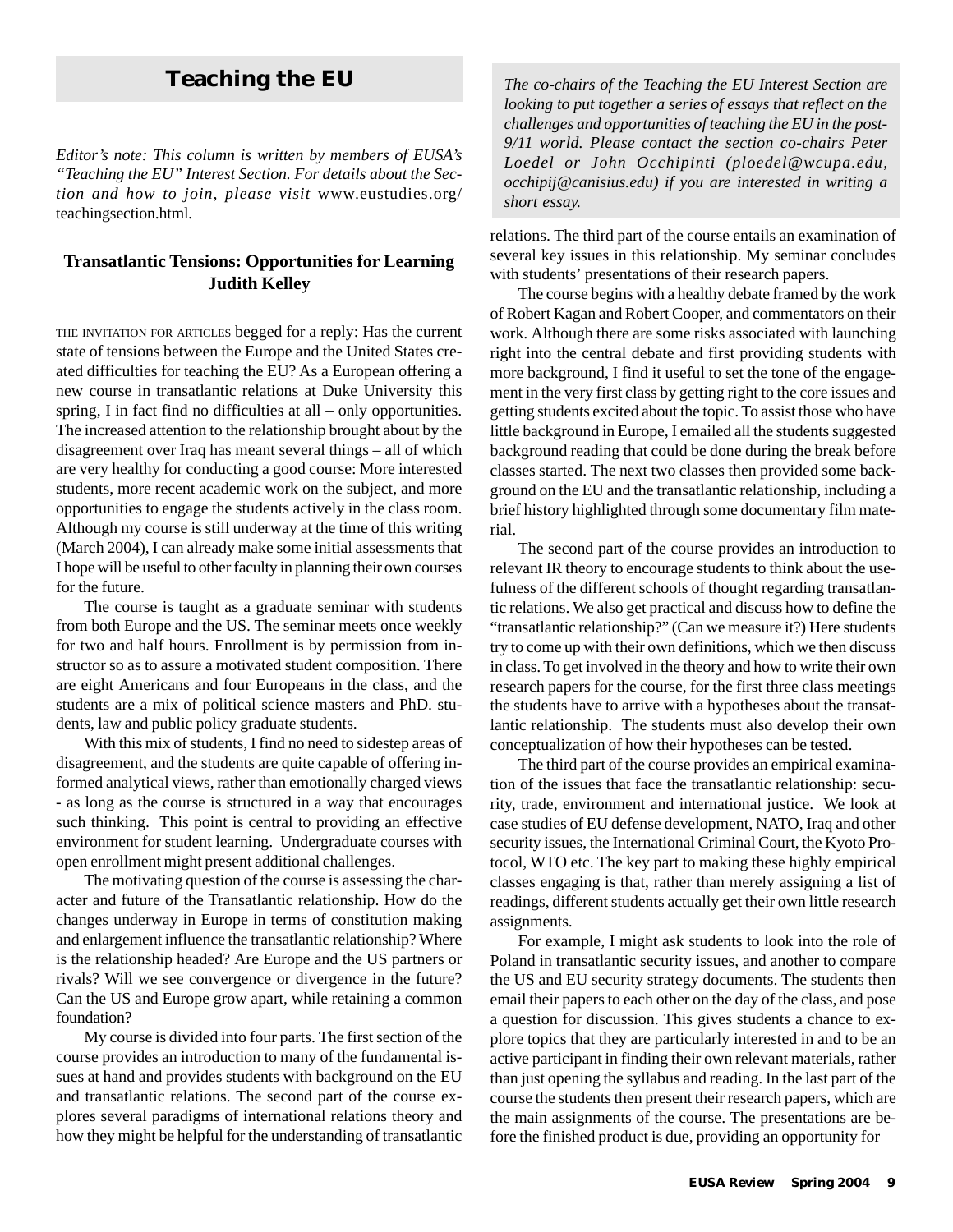input rather than a time of judgment. The class then wraps up with a discussion similar to the one with which it began – bringing us full circle to reexamine the prospects for divergence or convergence.

I have found the class to be exciting to teach, the students very motivated, and the atmosphere in the class anything but difficult. There is full attendance at every class, and the discussion and interest is so strong that - although 2 ½ hours is a long time to go on - we are always pushing the clock at 9:30 at night. Discussions have been very engaging, but I would not say heated. That is, students express their views well and in a respectful manner. Some of the disagreements between students have arisen mostly around the role of military power in the transatlantic relationship, and discourse about normative differences between Europe and the US that border on stereotyping, which the class seems to abhor.

Some of the interesting questions students have raised in class and in their papers are:

- Is sovereignty an interest-based instrument to conveniently justify nonparticipation in international regimes, or is it part of a value-system?
- Solana may have been authorized to draft the European Security Strategy (ESS), but he was not required to prepare it when he did. What factors determined the timing of the ESS?
- What does Poland's 'act of defiance' against France and Germany by supporting military intervention in Iraq mean for the future of a Common European Security and Defense Policy?
- To what extent are normative differences between the US and Europe over security issues like Iraq reducible to rhetorical strategy? (e.g., strong versus weak belief in just war theory)
- Is rivalry between GPS and Galileo another example of transatlantic disagreements or merely a classic example of conflict of interests of two sovereign entities?
- Does the European Union need a (united) military? Does it need autonomy from the US/NATO?
- Given the many common interests between the U.S. and Europe in the Middle East (e.g., regarding Iran), how do these two actors reconcile their differences?
- What does the Missile Defense debate suggest about European concerns regarding Russia?
- Is EU ready for Turkey? Will EU take the risk of admitting a country that would become its largest and poorest member, whose people and way of life is still substantially different from most of the European citizens?
- There has been much European criticism of the death penalty in America, but what about Europe's relaxed position on abortion? What does this say about U.S. and EU differences on human rights regimes?

As the class is still underway, I cannot make a full evaluation of its effects yet, but as of now, I have been extremely satisfied with its implementation. The students are now engaged in writing their papers, which, although they are individual projects, are embedded in a process of sharing right from the beginning. Thus, we have spent a good deal of time discussing their subjects in class, offering ideas for one another, and offering feedback. One thing I might change is the format of the papers, which so far have consisted of the need to pose a question to the class and then develop two five-page analyses. In the future I might retain this format, but push more for students to also have a go at answering their own questions, to make the papers more of an argument.

The draft syllabus of the course (it is always a work in progress) can be found at http://www.pubpol.duke.edu/people/ faculty/kelley/index.html. It also includes some links to relevant websites on transatlantic relations.

*Judith Kelley is an assistant professor of Public Policy and Political Science at Duke University.*

### **EUSA Haas Fund Fellowship**

THE 2003-2005 EUSA EXECUTIVE COMMITTEE is pleased to announce the establishment of a new, annual fellowship for a graduate student's EU-related dissertation research. Thanks entirely to contributions to our new Ernst Haas Memorial Fund for EU Studies—launched in June 2003 to honor the memory of the late scholar Ernst B. Haas (1924-2003), whose work was pivotal in the establishment of the field of EU studies—we will offer one unrestricted fellowship of \$2,000 to support the dissertation research of any graduate student pursuing an EU-related dissertation topic in the academic year 2004-05. Please note the following stipulations for applicants, who must: • be pursuing the doctoral degree (PhD) at an accredited institution in any country;

• be writing her or his dissertation in English;

• have her or his EU-related, doctoral dissertation topic approved by the professor who will supervise it; and,

• be able to demonstrate clearly the relevance to EU studies of the dissertation topic.

Applicants for this Fellowship should submit in triplicate, hard copy, by regular post to EUSA, 415 Bellefield Hall, University of Pittsburgh, Pittsburgh, PA 15260 USA: (1) A one-page letter of application that specifies how the fellowship would be used;

(2) A two-page (500 words) *précis* of the dissertation research project that also explains its relevance to EU studies; and,

(3) Two letters of support from professors serving on the student's dissertation committee, one of them its chair.

The firm deadline for applications to be *received* in the EUSA office is *May 17, 2004*. The successful applicant will be notified by July 15, 2004, and will receive the grant as soon as the fellowship award letter has been signed and returned to EUSA. The fellowship will be paid in one lump sum by check and in US\$ only.

Anyone wishing to contribute to our Ernst Haas Memorial Fund for EU Studies should visit www. eustudies.org/haasfund.html or contact the EUSA office.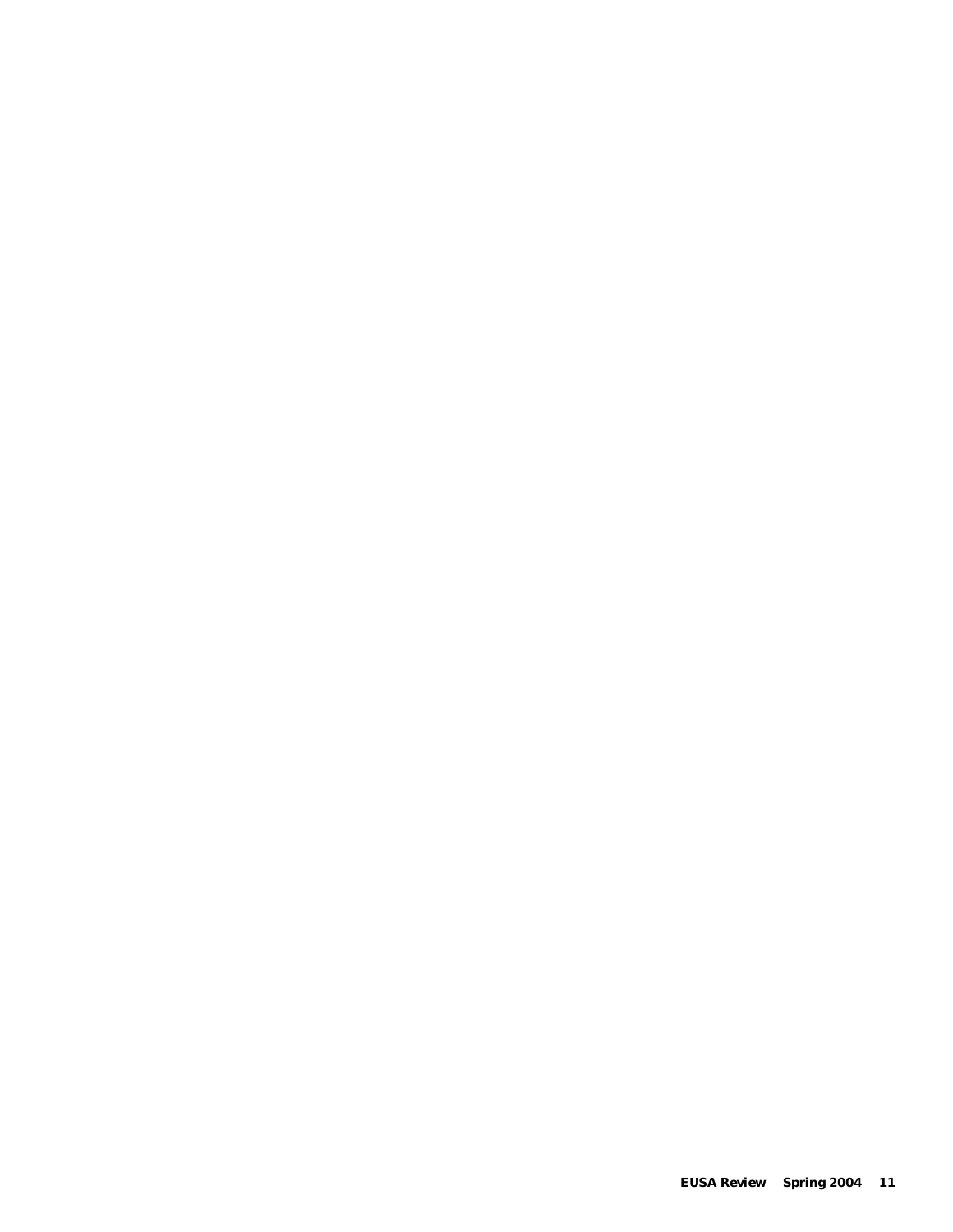### **Book Reviews**

#### **Jonas Tallberg. European Governance and Supranational Institutions: Making States Comply. London and New York: Routledge, 2003, 175 pp.**

BOOKS ON EUROPEAN GOVERNANCE ABOUND. So do studies of the influence of supranational actors on EU policy-making. Even in this crowded field, there are two reasons why this book is still highly interesting and well worth reading. First, it explores the role of the EU's supranational actors in post-decisional compliance politics. Much of the work on European governance focuses on the agenda-setting phase of EU policy-making. Tallberg's study, by contrast, examines the influence of the European Commission and the European Court of Justice (ECJ) in the enforcement of EU decisions. Second, the book derives a theoretical model from principal-agent theory that allows it to explain variation in the autonomy of the Commission and the ECJ vis-à-vis the member states. While most students of European integration would acknowledge that supranational actors may matter (even Moravcsik does), we still face the challenge of specifying the conditions under which they actually do exert independent influence. Why are the Commission and the ECJ able to advance their agendas in some cases, but not in others? (p. 5).

In order to address this question, the book starts by developing a principal-agent model (chapter 2) from which to derive hypotheses on the scope for supranational influence. Tallberg carefully defines his dependent variable by distinguishing three forms of supranational influence: exercising delegated powers contrary to the preferences of member governments; inducing the delegation of powers that member governments would not have conferred otherwise; and creating new means outside the treaties (p. 8; 130-1). Principal-agent (P-A) theory should lead us to expect that the Commission's and the ECJ's capacity to exert independent influence is determined by member state's means for monitoring and sanctioning the actions of these supranational bodies. More specifically, Tallberg advances three sets of hypotheses on the incentives of supranational actors to exert independent influence, on the scope for supranational influence, and on the forms of supervision that the two actors are likely to adopt.

The explanatory power of the model is evaluated in an empirical study of the Commission's and the ECJ's efforts to strengthen the EU's enforcement system in order to improve compliance with the EU's internal market. Their enforcementenhancing actions followed three parallel tracks, which constitute three cases that vary across key elements of the proposed P-A model. In the first case (chapter 4), the Commission sought to enhance its existing powers under the Art. 226 infringement procedure. Although successful, these attempts do not qualify as supranational influence since the member states largely supported them. The second case (chapter 5) is one of failure. Due to a more even distribution of information about the consequences of its proposals, the Commission did not succeed in inducing the member states to delegate more far-reaching enforcement powers at the 1991 and 1996-7 Intergovernmental Conferences. The third case (chapter 6), finally, marks a success of the Commission's and the ECJ's collective efforts to strengthen decentralized enforcement through national courts. The ECJ's case law strengthened the remedies which aggrieved parties could seek in national courts against member state non-compliance with EU law. The Commission, in turn, launched several policy programs to inform citizens and companies about their rights.

The case studies present three major findings, which are in line with the P-A model but are not too surprising. First, supranational influence is greater in every-day decision-making than in treaty revisions. Second, the ECJ enjoys more autonomy than the Commission. And third, state control over supranational actions is more effective if the member states take unilateral action rather than acting collectively at the EU level.

While the theoretical argument is convincing and supported by the empirical evidence, the book provides a specific perspective on supranational influence that some may find too narrow to capture the complexity of European governance. The P-A model allows us to identify conditions under which the Commission and the ECJ are able to act against the interest of the member states. Since the model is firmly rooted in rational choice, however, it misses another important source of supranational influence: the Commission and the ECJ may persuade member governments to change their interests using the power of the better argument. Post-decisional compliance takes place in an institutional environment in which actors are much more inclined to employ normative arguments of fairness and appropriateness rather than material threats and concessions. As lawyers remind us, compliance is not so much a dichotomous variable but a discursive process, in which actors with contending interpretations of a given norm or rule, seek to develop a common understanding of how and when the norm or rule is to be applied. While Tallberg may be right that social constructivist approaches have not systematically addressed the question of supranational influence (yet), they certainly provide an alternative perspective that grants supranational actors even more far reaching powers (see e.g. the work on deliberative supranationalism by Christian Joerges and Jürgen Neyer).

Tallberg's book is a fine example of theory guided, methodologically rigorous research that helps advance our understanding of European governance and EU policy-making. It is not only relevant for those of us who are interested in the role of supranational actors and the functioning of the EU's compliance system. The theoretical arguments bear important implications for other forms of governance beyond the nation state. The EU is not the only case in which governments have set up and delegated specific functions to central institutions, such as monitoring, dispute-settlement, and enforcement. Tallberg's findings resonate well with the International Relations literature on legalization and, thus, prove once again that we need not treat the EU as sui generis.

> **Tanja A. Börzel University of Heidelberg**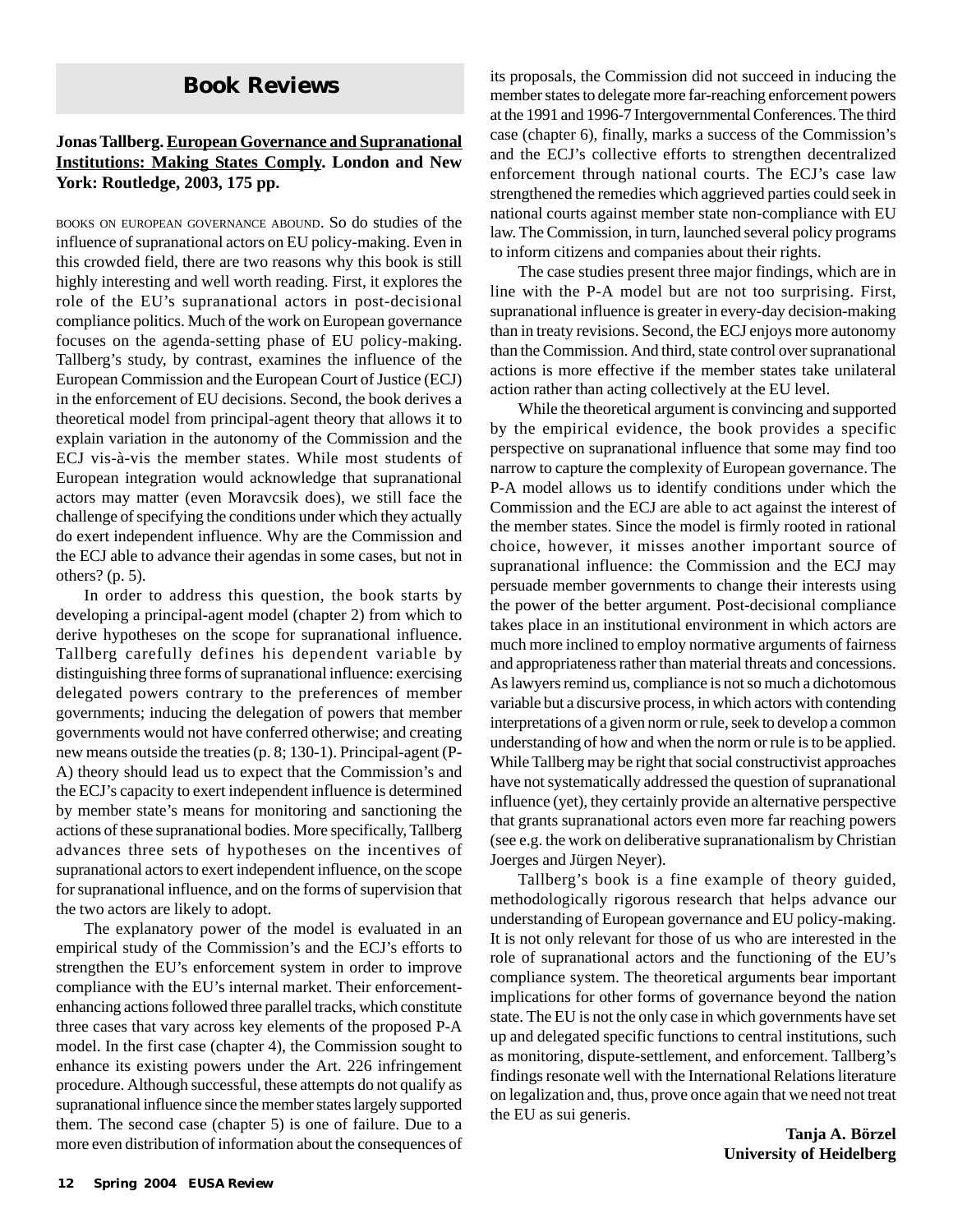*EUSA members interested in reviewing recent EUrelated books, please contact the reviews editor:*

**Dr. R. Daniel Kelemen Lincoln College Oxford University Oxford OX1 3DR UK E-mail daniel.kelemen@politics.ox.ac.uk Fax 44.1865.279.802**

*Publishers should send two review copies of books directly to Dr. Kelemen.*

#### **Justin Greenwood. Interest Representation in the European Union. New York and Basingstoke: Palgrave Macmillan, 2003, 328 pp.**

THIS, AS GREENWOOD EMPHASIZES, is a new work. While his knowledge and contacts from the considerable volume of previous work are demonstrably valuable, he has taken the opportunity to review the whole complex of EU interest representation, to describe 'The Brussels Landscape'.

Setting the scene in his introduction, he lays stress on the variety of interests represented. He also conveys the atmosphere of Brussels. He then explores 'EU decision-making and channels of influence'. He examines each institution in turn, exploring 'routes of influence'. These 'routes' provide paths through the complex and multi-level system. He lays great stress on the way in which involvement in 'setting the agenda' enhances the influence of an interest group. He also shows the importance of alliances, formal and informal.

There follow five chapters that substantiate the 'variety' with which he opens. Each describes a different interest and explores the actors and the groups and associations that in many cases represent them. Although the first and by far the longest of these chapters describes 'Business Interests', one of the values of the book is that it places their representation in company and sometimes in conflict with other interests – Professions, Labour, 'Public Interests' and Territorial Interests.

Dealing with business interests, Greenwood examines formal and informal groupings and is revealing on the tensions that arise within industry associations as their more powerful member companies open their own representations in Brussels. (In doing this, he takes the opportunity to debunk the idea that company representations have large staffs). "[Most] corporate public affairs offices are small affairs with two or three people, with anything more than five exceptional." His examination also lays to rest the widely held idea that trade associations generally are weak and becoming weaker. He shows that their role and effectiveness is determined by a range of factors and cites several instances where the trade association clearly is effective.

His discussion of 'professional interests' is well documented. He focuses on their efforts, not always successful, to achieve recognition of professional qualifications throughout Europe. Greenwood then describes how 'labour interests' balance business interests and also examines the extent to which policy makers seek to ensure that this occurs.

Greenwood sets his discussion of 'public interests' in the context of the 'democratic deficit' debate. He notes that while the EU has "come to be gripped by discourse about its legitimacy" civic interests have flourished. As one response to the democratic deficit critique, he charts the way in which the Commission disburses nearly one billion euros each year to fund NGO activities. He groups the active NGOs into three categories; those that represent consumers, those concerned with the environment and social NGOs. His text benefits from his active approach, as he shows that while the NGOs exercise a considerable and increasing influence they "must come to terms with working with a system where decisions are made which effect [their] patch, and are in turn influenced by [them]."

The chapter on "territorial interests" is again dynamic, showing how these interests are encouraged and rewarded by flows of EU funds and how as the EU expands, cross border cooperation becomes more widespread and complicated. His conclusion focuses on the role of civil society in fostering European integration, and looks forward to its possible future role in the context of the Commission's White Paper on Governance and the proposed Constitutional Treaty.

This is a valuable work for students of the EU and especially for those who are interested in channels of influence and their effect. It is soundly based, thoroughly documented and creatively written.

> **Robin Pedler University of Oxford**

#### **Trevor C. Salmon and Alistair J. K. Shepherd. Toward a European Army: A Military Power in the Making? London: Lynne Rienner, 2003, 214 pp.**

 $\overline{\phantom{a}}$ 

Salmon and Shepherd's Toward a European Army: A Military Power in the Making? is a comprehensive and well organized, yet unpolished survey of European integration in the field of security and defense policy. The book rightly covers the major issues in European defense and security. Beginning with chapters on the relevance of the European Security and Defense Policy (ESDP) and the history of failed attempts at defense integration since the end of World War II, the book continues with a description of the contemporary political developments and a richly detailed description of the ESDP's institutions. The authors devote a chapter to the responses of the United States and NATO, which is helpful for understanding the international context of European policies. The book also evaluates the success of these policies by considering Europe's actual military capabilities, and the impact of the ESDP on the European arms industry and the sovereignty of EU member states. For a book of 214 pages, the authors do a superb job of covering the most important issues.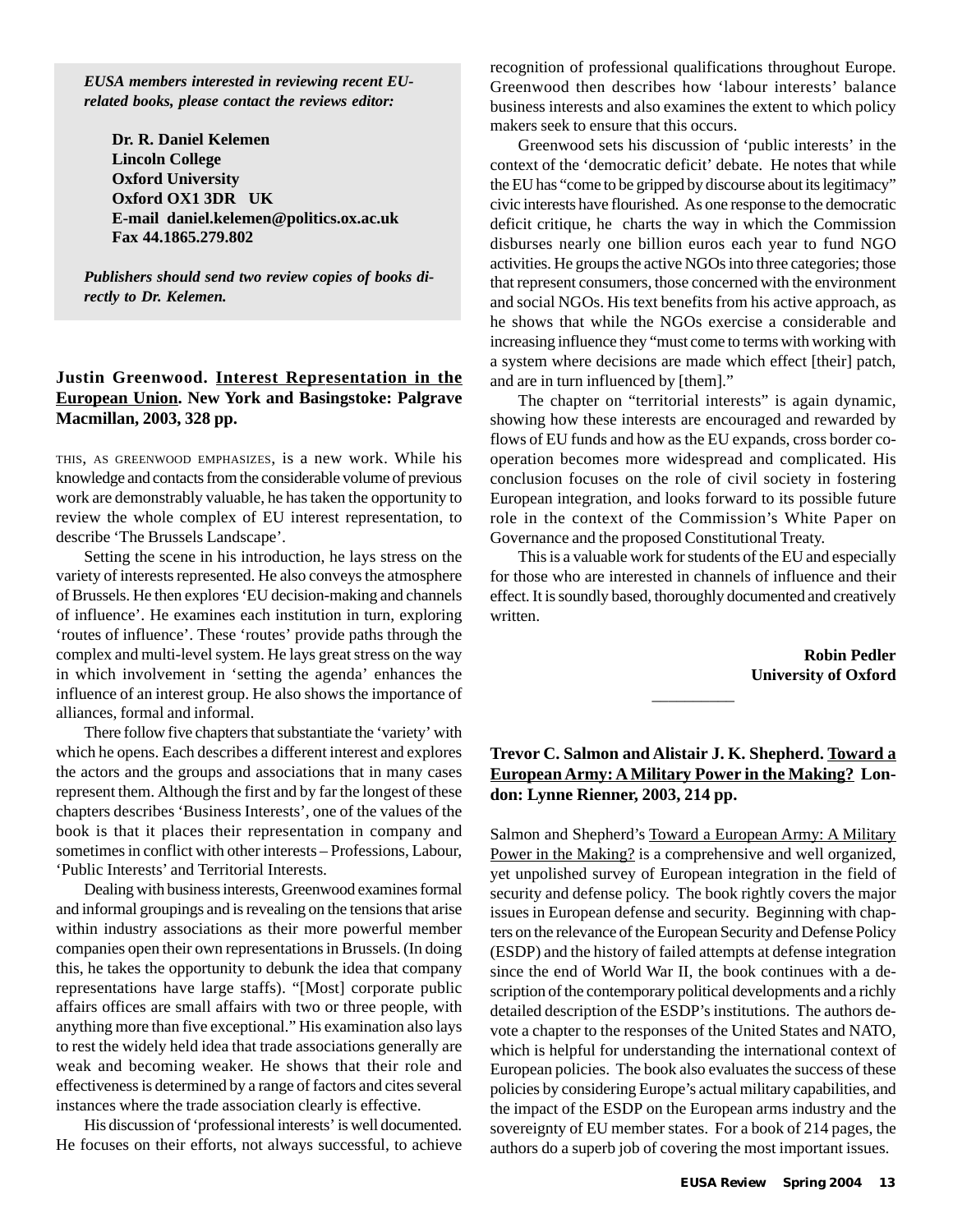Toward a European Army is comprehensive in scope and well organized.

However, the treatment of some topics is not useful, and the book generally lacks analytic incisiveness. The weakness of analysis is apparent almost from the beginning, when the authors discuss the relevance of European defense policy in terms of its potential impact on the policies of U.S. President George W. Bush. ESDP may indeed give Europe more independence when faced with "the growing unilateralism of U.S. action" (p. 5). But unilateralism is less of an established trend in America than it is a criticism of the current administration. If the word "unilateralism" ceases to be in vogue as a descriptor for American foreign policy, the perspective and argument of the book may seem dated. A book about European defense policy deserves to be more ambitious: if Europe is developing a serious and unified military capability, it could herald the end of a halfcentury of security dependence on the United States and the unprecedented peaceful unification of European security. ESDP aims to create a military power in what is already the world's largest economic bloc. The relevance of this development goes beyond temporary political fashions. The authors know this and show better analytic ability in their conclusion, but the beginning of the book gives the sense that Salmon and Sheperd's analytic aims are somewhat limited.

Similarly, some topics covered in Toward a European Army are unpolished not because their analysis is myopic, but because analysis is altogether missing. The chapter on the history of failure at defense integration after World War II is the best example of this problem. The authors provide a wonderfully detailed and precise account of the diplomatic history. Unfortunately, however, this history is entirely descriptive. There is neither a coherent line of argument nor an explicit discussion of themes present in the history. So while this discussion of the history is factually rich, it adds little to the reader's conceptual understanding.

Editing is another area of weakness for Toward a European Army. Some aspects of the editing seem amateurish. The single most distracting aspect of the problem is the occasional lack of parenthetical citations for quoted material. Although generally well footnoted, the authors do not explicitly mention in the text the source or importance of some quotes. This makes it very difficult for the reader to assess the validity or purpose of the quotations.

Toward a European Army treats an important subject. ESDP is not well understood by the public and is not well known outside the European Union. Salmon and Shepherd discuss the most important issues in European security policy, and their book is as well organized as it is broad in scope. The authors supply a great deal of factual precision, and their expertise in the field is clear. Unfortunately, however, the book fails to provide penetrating analysis. Toward a European Army is more a well organized catalogue of facts than it is a work of political science. The absence of theoretical framework or explicit themes makes it difficult for the reader to take useful generalizations from the book. Amateurish citations and other editing problems provide further distractions. Dedicated students of European security may not be able to resist a book like this, but the casual reader is likely to find Toward a European Army too poorly argued and tedious to warrant their attention.

**\_\_\_\_\_\_\_\_\_\_\_**

**Seth A. Johnston University of Oxford**

#### **Jacques Delors. Mémoires. Paris: Plon, 2004.**

#### **Delors on Delors**

JACQUES DELORS' *Mémoires* are an indispensable reference. This readable book, in the form of interviews with Jacques Arnaud (a colleague at *Notre Europe*), is vintage Delors, revelatory, discrete, and strongly argued all at the same time. The volume begins not about the EU, but with Delors explaining why he did not run for the French presidency in 1994. France's institutionally-driven Left-Right cleavage, he claims, meant that he could not obtain the right majority for his political choices. Why does he start here? We can only speculate, but we suspect that Delors wants us to learn immediately how much he is hurt by the French Left and disturbed by the shape of French politics. The remarks are very useful, however, in guiding readers to the first part of the book about Delors' French career. The rest, about Europe, shows how Delors' difficult relationships to French politics paradoxically help explain why he did so well as Commission President.

#### **Delors Becoming Delors: French Stories**

Jacques Delors came from a modest Parisian Catholic family. His father, who worked at the *Banque de France,* wanted Jacques to do the same, which he did starting at age nineteen. He did well at the bank, learning lots about financial and monetary matters. Nonetheless, his lack of university training (not to speak of French super-elite credentials) created a lasting complex relationship with "intellectuals" combining reverence, envy, and an iron determination to excel in the realm of ideas. In these early years Delors refined his progressive Catholic religious and political outlooks, focusing upon participation and committed activism to promote solidarity among different social groups. He read and meditated, as he has done ever since, he and his wife engaged in Left Catholic community activities, and he became an unionist in the Catholic CFTC.

Unionism brought Delors to the national stage. His visibility in the "de-confessionalizing" minority of the CFTC (later the CFDT) led to appointment to the French Economic and Social Council. There he authored a report on the evolution of French consumerism that caught the eye of the leadership of the French Commissariat au Plan. Delors was hired in 1962 to develop new approaches to social programming. His work in helping to resolve the 1963 miners' strike through advocacy of a new public sector incomes policy, behind which were convictions that France's endemic inflation could be defeated by transparency about wage and productivity growth tied to good faith *concertation* among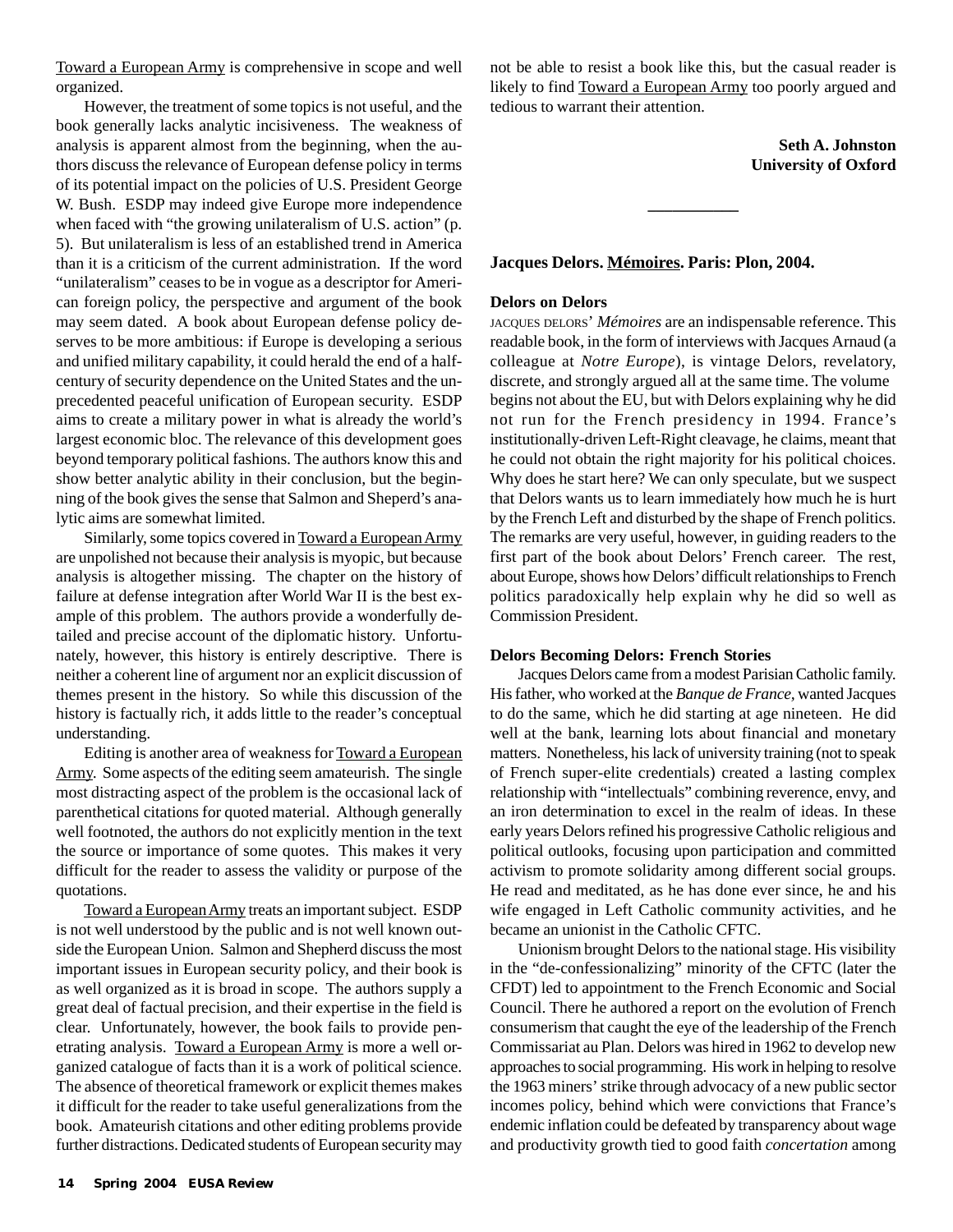"social partners," first brought him headlines.

Delors' political views solidified in the 1960s. Admirer of Mendès-France, friend of Michel Rocard, and devoted activist in the "club" movement, he sought a progressivism different from the class struggle outlooks of the traditional Left that expresses impatience with ideological cant. Delors' desire to be useful led him to cross France's political divide to become social policy advisor to Gaullist Prime Minister Chaban-Delmas in 1969. Here, as author of the "Nouvelle Société" program, Delors resumed building public sector incomes policies and also produced the important 1971 law on occupational training.

By the early 1970s, Delors and his "second Left" colleagues had lost their bet on a new Left to a revitalized Socialist Party under Francois Mitterrand. Most, including Delors, then had to find their ways into this new PS, often objects of suspicion. Delors was nonetheless welcomed by Mitterrand, particularly after siding against Michel Rocard in the 1978 PS leadership struggle. He was then elected to the European Parliament in 1989 (where he became chair of the economic and monetary committee), became economics "expert" in Mitterrand's successful 1981 presidential campaign, and then was named Minister of Finance. Mitterrand's Florentine shrewdness needs little documentation, and this was one of his cleverer gestures. Delors, a dedicated inflation fighter, supplied needed credibility with employers and, as a strong personality, could be expected to stand up to the more wild-eyed Socialists determined to "change life. " Delors' low protocol ranking in the government – fourteenth - was meant to reassure the same wild-eyed crowd that the new President had political doubts about his Finance Minister. Delors then played his governmental roles to perfection. He was indefatigable in trying to curb Left enthusiasms in the name of economic realism and inflation fighting, organized and negotiated three devaluations, and devised cold-shower economic and budgetary policies to instill "rigor." Most importantly, he was more important than anyone except Mitterrand for the 1983 policy shift from "social democracy in one country" to deflation and, eventually, renewed European integration.

#### **President Delors: Brussels Stories**

Delors' challenges those scholars, many North American, who minimize the importance of the European Commission and the "Community method" by affirming his belief in functionalism as both a theory and strategy of European integration from the outset. In his eyes, the history of integrating Europe is one of brief moments of dynamism, longer periods of stagnation, and periodic crises. Stagnation, the predominant mode, happens when the "community method" gives way to inter-governmental decision-making. Crisis comes when governmental actors facing important issues realize that stymied inter-governmentalism will not be up to the task. New dynamism comes when crisis establishes conditions for return to the community method. The premise of new dynamism is intergovernmental agreement upon a new "grand bargain" which, because such bargains are inevitably "framework" deals, provides strategic openings to the Commission. If prepared, the Commission can then initiate *engrenage –* engineered spillover – to push integration rapidly forward.

Delors is proud of his mastery of the art of *engrenage.* The grand bargain around the "1992" program emerged, he claims, from his fall, 1984 tour of EC capitals to canvass leaders about three options; a single currency, a common defense policy, or reconfiguring EC institutions. None received much support, but the idea of completing the Single Market emerged clearly from the conversations. Delors' creativity here lay in fashioning something new out of the concerns of Community members and then scavenging the parts-bin of unimplemented earlier commitments to shape a new framework deal. He credits Mitterrand for reopening the EC playing field in 1984, Mitterrand and Kohl for supporting "1992" early on, Thatcher for knowing a good liberalizing initiative when she met it, and others, like Ruud Lubbers, for signing on with enthusiasm. Moreover, he gives fulsome praise to Lord Cockfield for the hard work of preparing the 1985 White Paper on Completing the Single Market.

*Engrenage*, "one measure leading to another in renewed dynamism and a positive-sum game" (p. 206)<sup>1</sup> then began with Delors' "favorite treaty," the Single Act . The Commission favored a new treaty for the "1992" program, but it was Bettino Craxi at Milan in 1985 who discovered that the rules allowed an Intergovernmental Conference to be called by simple majority. Mrs. Thatcher, the Danes and the Greeks could thus be drawn into the discussion that they did not want to have. The actual IGC was brief and the SEA succinct, and Delors claims that "we can say, without exaggeration, that we formulated 90% of the propositions that figured in the Single Act" (p. 218). Beyond extending qualified majority voting to single market matters, the Commission argued for new market-framing competencies in research and development, environmental, regional and social policies. Delors is particularly proud of his role in introducing new language on monetary issues.

The 1987-88 Delors budgetary package was the next installment. The Community faced big general budgetary problems, CAP deficits, and unfunded commitments to economic and social cohesion. The Commission combined these concerns into a whole that was much greater than the sum of its parts. CAP reform was begun, the structural funds redesigned and doubled, the size of the EC budget increased, and the budgetary process reformulated into its present multi-year commitment. The European Council at first refused the expensive proposal and it took the last-minute generosity of Helmut Kohl and the Germans to pass it in 1988.

Delors breaks his narrative at this point to discuss institutional issues and the end of the Cold War (chapters 9-12). His argument about the importance of collegiality in making the Commission an effective player in the institutional triangle is of particular interest. In addition, while outlining the dimensions of his Commission Presidency he vaunts his ability to influence the European Council's agenda, noting that "by multiplying contacts with heads of government I worked extremely hard to earn 'intellectual' mastery of 80% of their agenda" (p. 257), a

1. All translations in quotes are by GR.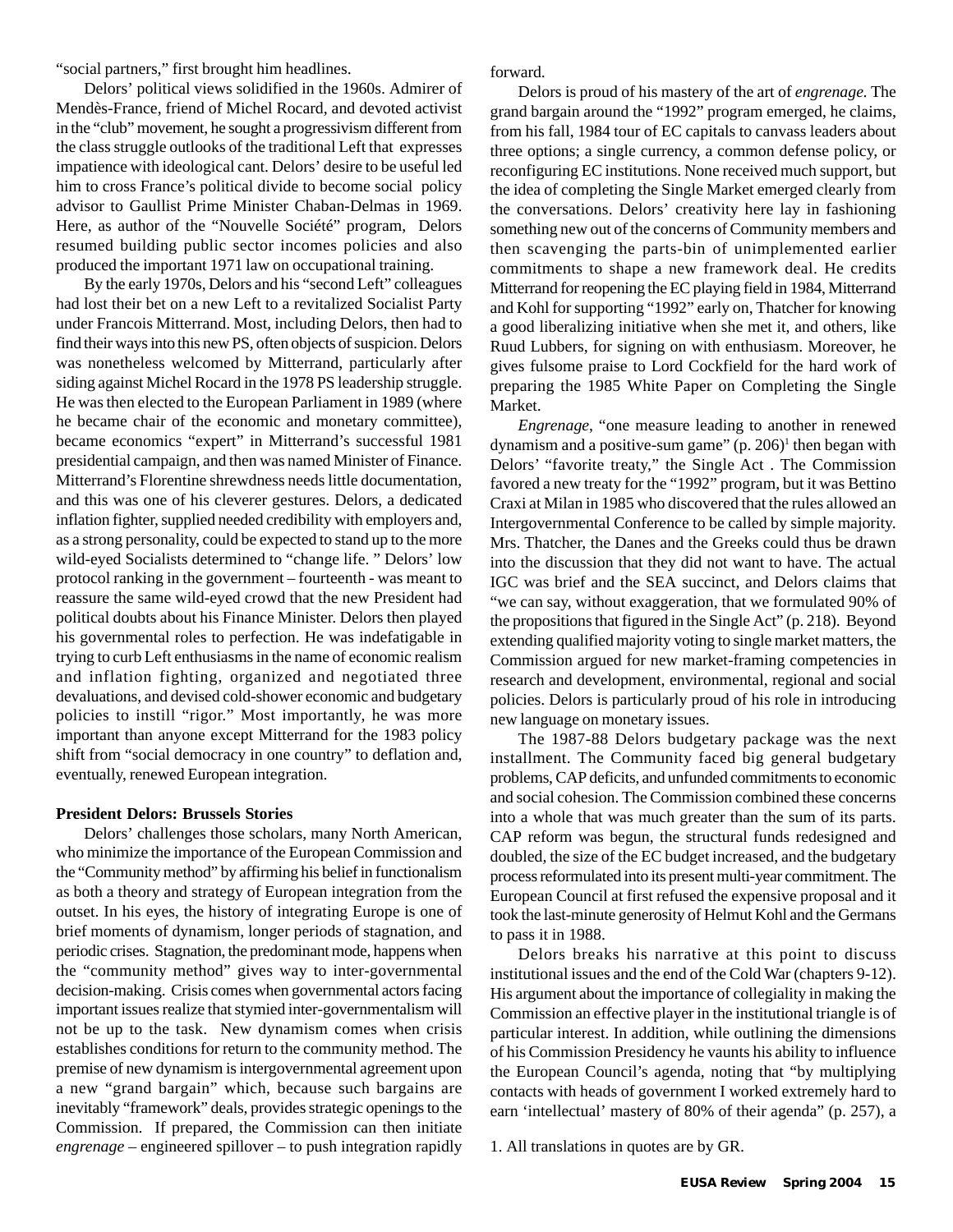subject that we would like to know a great deal more about. Delors then reviews the Commission's significant role in paving the way for the inclusion of the former GDR into the EC. He also discusses the "social dimension," including the "Val Duchesse" social dialogue, his trip into Thatcherist heartland to persuade the TUC to change its mind about European integration, and the 1989 Social Charter and Action Program. Interestingly, the "social dimension" is not presented as a major product of *engrenage.* Delors is nonetheless proud of inserting the Social Chapter into the Maastricht Treaty, implying (p. 369) that this was facilitated when he insisted that the European Council make a decision after Chancellor Kohl had announced "Ich bin hungrig."

When Delors decided that EMU was a feasible goal is unclear, although prior experience with EMS certainly alerted him to Europe's monetary problems. In 1985 Delors insisted upon placing monetary matters in his own Commission portfolio, inserted new language about monetary issues into the Single Act, and began assiduously attending meetings of Central Bank Governors in Basel. EMU came onto the agenda in 1987 with French discontent with the ways in which EMS-ERM adjustment costs were being allocated. That the Delors' Committee on EMU was composed of Central Bankers was Delors' idea, supported by Kohl, ensuring that those most threatened by a new monetary order would be brought on board before politicians could spoil things. In general, EMU provoked a battle royal. It was a serious new encroachment on sovereignty at a moment when the heads of government had cottoned to the game of *engrenage*. The battle was made easier by the departure of Prime Minister Thatcher, but the final result, EMU without the "E," was not to Delors' liking, a "bankers' Europe," as he noted to the European Parliament immediately after Maastricht.

There are few revelations about the political side of Maastricht political side beyond Delors' strong feelings about some of the results. His resistance to the three-pillar "temple" and advocacy of a variable geometry "tree" confirming the community method are well known. He denies that the Commission had anything to do with the federalist Dutch proposal of September 1991 that the Council immediately trashed. Most interesting is his skepticism about prospects for a common European foreign policy that, even in its vague Maastricht form and impossible decision rules, he sees as a step too far. He himself proposed a much more modest and ad hoc approach.

Stagnation succeeds *engrenage* when member states anticipate buried spillover and dig in their heels. This began after Maastricht. Reflecting on this period, Delors reflects about the limits of the Monnet method, in his words "a type of enlightened despotism… a St. Simonian approach that consecrates competence and independence of the intellect as principles of legitimacy, often without beforehand seeking the consent of peoples" (p. 406). The new EU had quickly to pay for its inadequate transparency, bad communications, lack of debate, and the impenetrable complexity of its treaties, particularly Maastricht, in the Danish and French referenda of 1992. Painful discussions of subsidiarity, enlargement problems, and tough talks

about the Delors 2 package followed. Delors himself paid part of the price of CAP reform and the conclusion of the Uruguay Round. Surrounding this was recession and a massive EMS crisis that might have destroyed EMU plans without the steadiness of Chancellor Kohl.

Delors, predictably, did not give in, and instead mobilized Commission troops for one last effort to reopen *engrenage* with the 1993 White Paper on *Growth, Employment, and Competitiveness*. This document pointed presciently to things that the EU later undertook – the Luxembourg employment strategy (1997), the Lisbon strategy for new European competitiveness (2000) among them – but it failed at relaunching dynamism. "Neo-Keynesian," the White Paper called for borrowing for large new European projects (notably Maastricht's "Trans-European Networks"). In grim economic circumstances and at the height of their neo-liberal conviction, member states refused to play.

The remainder of *Mémoires* appropriate labels the post-Brussels years as a " return to militancy." Delors founded *Notre Europe*, an excellent think tank promoting high level debate about Europe's choices that Delors notes, ruefully, has been least influential in France. Delors also served as President of the Bruges *Collège d'Europe*, the CERC in France (an agency devoted to accurate and transparent information about wages and living costs), and led a UNESCO project that produced *L'éducation, une utopie nécessaire* (1995), a book exploring global prospects for life-long education. His last two chapters pass in review, too briefly, Delors' proposal for a "Council of Economic Security," his notion of Europe as a "Federation of Nation States," his strong defense of the community method, the desirability of "vanguard" countries pushing ahead in an enlarged Europe, the need for Euro-level industrial policy encouraging Euro-level "champions," plus pleas for France to reform herself through new European initiatives. Why the brevity? Jacques Delors wants us to know that he is still hard at work!

#### **George Ross EUSA Chair, Brandeis and Harvard Universities**

#### **EUSA Interest Sections**

The European Union Studies Association now has seven active interest sections based on members' areas of special interest in European integration: EU Law; EU Political Economy; Teaching the EU; EU Latin America Caribbean; EU Economics; EU Public Opinion and Participation; and EU as Global Actor. Each section has its own Web pages (with syllabi banks, textbook lists, and more) and e-mail distribution list, and all will hold business meetings at the EUSA Conference in Austin (March-April 2005). For more information, please visit <www.eustudies.org/EUSAsections.html>.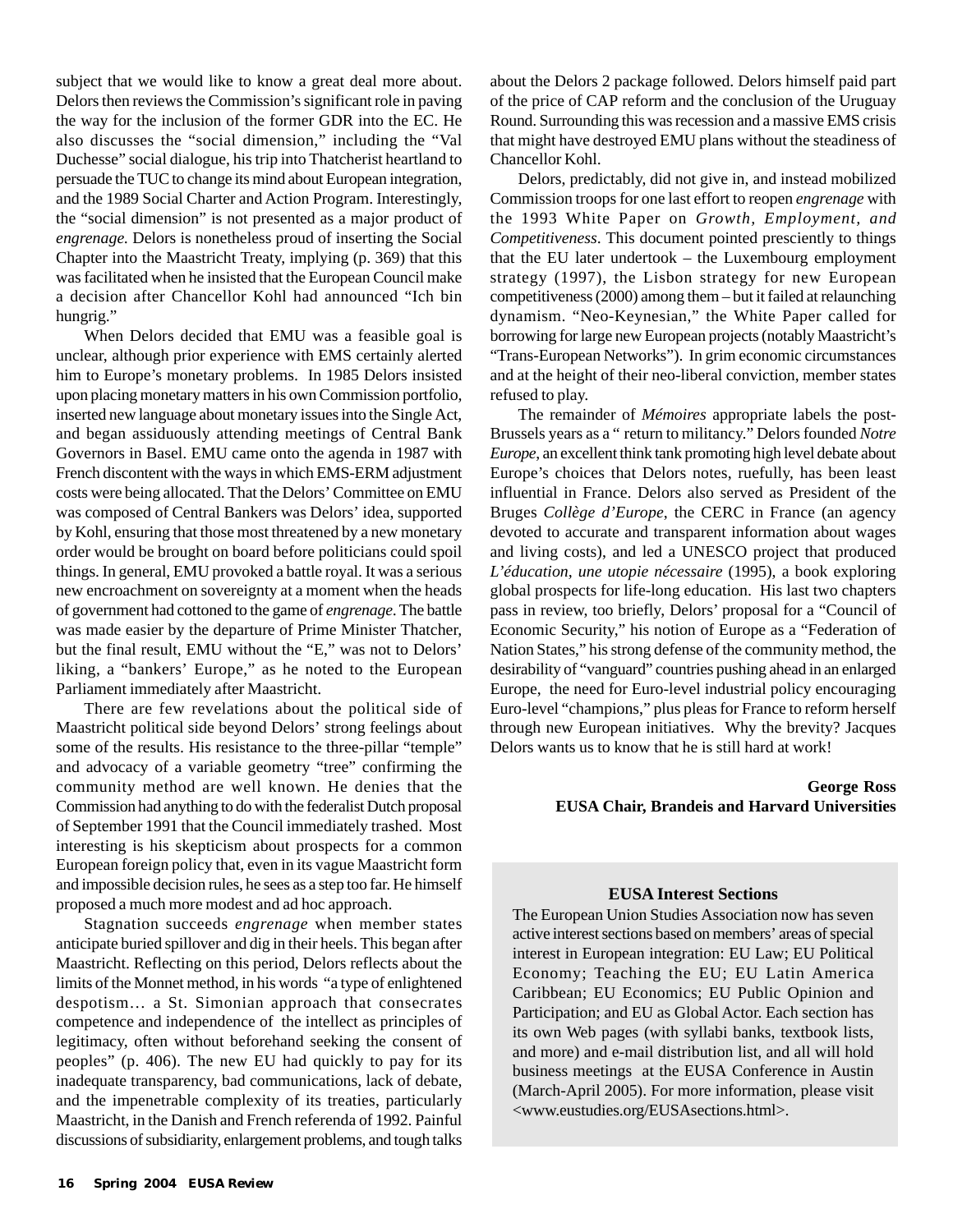

### *Now Available from Oxford University Press!* **The State of the European Union, 6: Law, Politics, and Society** Co-edited by EUSA members **Tanja A. Börzel**, University of Heidelberg,

and **Rachel A. Cichowski**, University of Washington

426 pages, 234 mm x 156 mm, September 2003 Hardback 0-19-925737-X, paperback 0-19-925740-X

THIS IS THE SIXTH AND latest addition to our book series, *State of the European Union* (launched in 1991 with Lynne Rienner Publishers). The contributors to this volume take the dynamic interaction between law, politics and society as a starting point to think critically about key recent events in the European Union, while bringing to the forefront why these developments matter for ordinary citizens. Contents and authors:

### **Section I: EU Law and Politics: The State of the Discipline**

- 1. Rachel A. Cichowski and Tanja A. Börzel: Law, Politics, and Society in Europe
- 2. Alec Stone Sweet: European Integration and the Legal System
- 3. Gráinne de Búrca: The European Court of Justice and the Evolution of EU Law

### **Section II: Structures of Governance**

4. Fritz W. Scharpf: Legitimate Diversity: The New Challenge of European Integration

5. Adrienne Héritier: New Modes of Governance in Europe: Increasing Political Efficiency and Policy Effectiveness?

6. Lars Hoffman and Anna Vergés-Bausili: The Reform of Treaty Revision Procedures: The European Convention on the Future of Europe

#### **Section III: EU Citizen Rights and Civil Society**

7. Stephen Day and Jo Shaw: The Evolution of Europe's Transnational Political Parties in the Era of European Citizenship

8. Kenneth A. Armstrong: Tackling Social Exclusion Through OMC: Reshaping the Boundaries of European Governance

### **Section IV: EU Law in Action**

9. Tanja A. Börzel: Guarding the Treaty: The Compliance Strategies of the European Commission 10. R. Daniel Kelemen: The EU Rights Revolution: Adversarial Legalism and European Integration

11. Lisa J. Conant: Europe's No Fly Zone? Rights, Obligations, and Liberalization in Practice

### **Section V: Innovation and Expansion**

12. Kate R. McNamara: Towards a Federal Europe? The Euro and Institutional Change in Historical Perspective

13. Elena A. Iankova and Peter J. Katzenstein: European Enlargement and Institutional Hypocrisy

14. Terri Givens and Adam Luedtke: EU Immigration Policy: From Intergovernmentalism to Reluctant Harmonization

### **Section VI: Researching and Teaching the EU**

15. Stacy A. Nyikos and Mark A. Pollack: Researching the European Union: Qualitative and Quantitative Approaches

16. Michael Baun and Phil Wilkin: Web Teaching the European Union: Online Sources and Online Courses **Section VII: References**

### **Section VIII: List of Contributors**

**In the Americas, order from Oxford USA on-line at www.oup-usa.org/isbn/019925740X.html or call toll-free (USA & Canada) 1-800-451-7556**

**In Europe, order from Oxford UK on-line at www.oup.co.uk/isbn/0-19-925737-X or e-mail book.orders@oup.co.uk**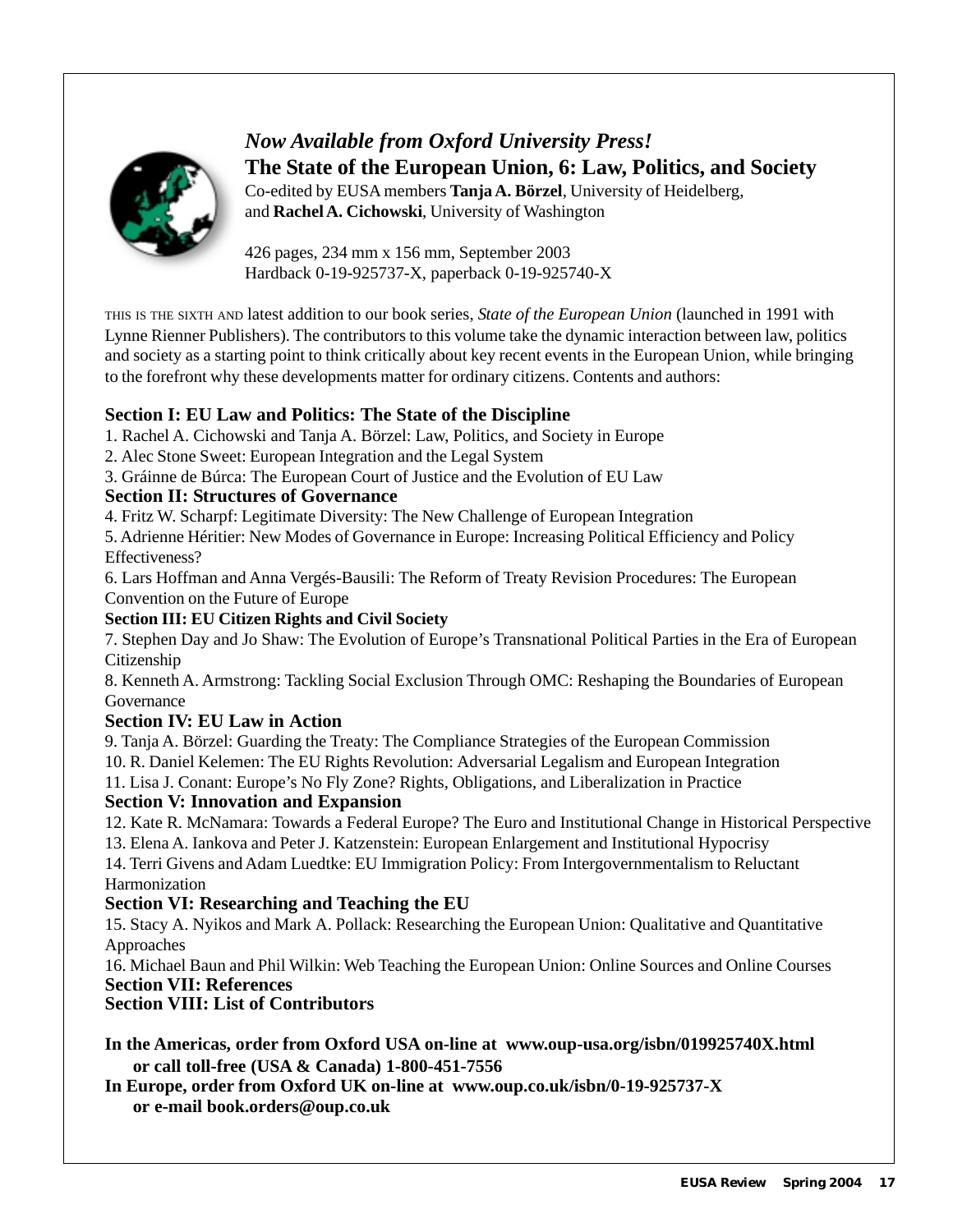### **EU-Related Web Sites**

*The following URLs and annotations have been updated as of March 2004. All Web addresses are preceded by* http:// *(omitted here for brevity). Copyright* © *2004 European Union Studies Association.*

#### *Library and bibliographic sources* **www.eblida.org**

The European Bureau of Library, Information and Documentation Associations represents national library and information associations and institutions in Europe, on issues of copyright, culture, Central and Eastern Europe, information society, and technology. **www.library.pitt.edu/subject\_guides/westeuropean/wwwes/** The West European Studies Virtual Library is an excellent World Wide Web resource from the University of Pittsburgh on West Europe (primarily post-1945) and the EU in general.

#### **library.byu.edu/~rdh/eurodocs/ec.html**

The History of Europe as a Supranational Region, lists and links to every key historical document in European integration beginning with the 1957 Treaty of Rome and to the present.

#### **www.lib.berkeley.edu/GSSI/doemoff/gov\_eu.html**

The University of California at Berkeley Library has an extensive electronic catalog devoted to scores of EU-related sources called European Union Internet Resources.

#### **europa.eu.int/eclas**

Register to become a user of the European Commission Libraries Catalogue (ECLAS). Site in French and English.

#### **www.mun.ca/ceuep/EU-bib.html**

The European Union: A Bibliography is a very thorough compilation of EU resources, regularly updated.

#### *Official European Union sources*

#### **europa.eu.int**

Europa is the official server of the EU and is the primary resource on its institutions, goals and policies, documents, news, and treaty texts. Europa has many searchable databases and Web portals. **ue.eu.int**

The Council of the European Union has a Web site with information about past and current Presidencies, major treaties and other documents, Intergovernmental Conferences, and more.

#### **europa.eu.int/eur-lex**

Eur-Lex is the EU's "portal to EU law," with an electronic archive of legal and juridical texts from all the institutions, the Official Journal, background information on EU legislation in force, links to white papers, and more.

#### **www.europarl.eu.int**

The official site of the European Parliament, with full details of the current MEPs and their committees, Parliamentary sessions, hearings, conferences, documents issued, and more.

#### **www.curia.eu.int**

The Curia site focuses on the Court of Justice and the Court of First Instance, providing documents on recent case-law (full texts), pending cases, and cases removed from the register.

#### **www.echr.coe.int**

The European Court of Human Rights site has information on the current composition and history of the Court, pending cases, judgments and decisions, and basic texts.

#### **www.ecb.int**

The European Central Bank's site is the definitive site on the European System of Central Banks,monetary policy and framework of the Eurosystem, and texts of relevant legal documents. **europa.eu.int/comm/dg10/epo**

The Eurobarometer site has downloadable reports (in PDF format) with qualitative and quantitative data as recent as the current month from EU member states and candidate countries. **www.eurunion.org**

The European Union in the U.S. is the Web site for all official EU activities in the U.S., with links to their U.S.-based missions.

#### *U.S. Government sources*

#### **www.useu.be**

The United States Mission to the European Union in Brussels maintains a Web presence with a valuable list of the key documents of the U.S.-EU relationship, current news, and more. **www.buyusa.gov**

The U.S. Department of Commerce maintains a Showcase Europe site on doing business in the EU, including country-specific commercial guides, links on the EU and more.

## *EU-related NGOs (and quasi-NGOs)*

### **www.eumap.org**

The EU Accession Monitoring Program, run by the Open Society Institute, monitors human rights and the rule of law in ten CEECs (EU candidates) and the five largest EU member states.

#### **www.tacd.org**

The TransAtlantic Consumer Dialogue is a forum of U.S. and EU consumer organizations which makes joint consumer policy recommendations to the U.S. government and European Union to promote consumer interests in EU and U.S. policy making.

#### *EU external relations sources*

#### **www.cires-ricerca.it**

The Interuniversity Research Centre on Southern Europe studies the impact of Europeanization on southern European countries and the Euro-Mediterranean area. Their bilingual Web site has working papers, a bibliography, hyperlinks, and other resources. **www.ue-acp.org**

Actors and Processes in EU-ACP Cooperation (see next entry) **www.acpsec.org**

Secretariat of the African, Caribbean, and Pacific States

Resources on the Lomé Convention, renegotiations, and related topics. The first site, above, hosts all historical documents on the EU-ACP Forum; the second site (in English and French), has summit documents, texts of treaties and agreements, etc.

#### **www.abhaber.com/english\_nt.htm**

Ab Haber is devoted to EU-Turkey relations, particularly news and current developments, in both Turkish and English.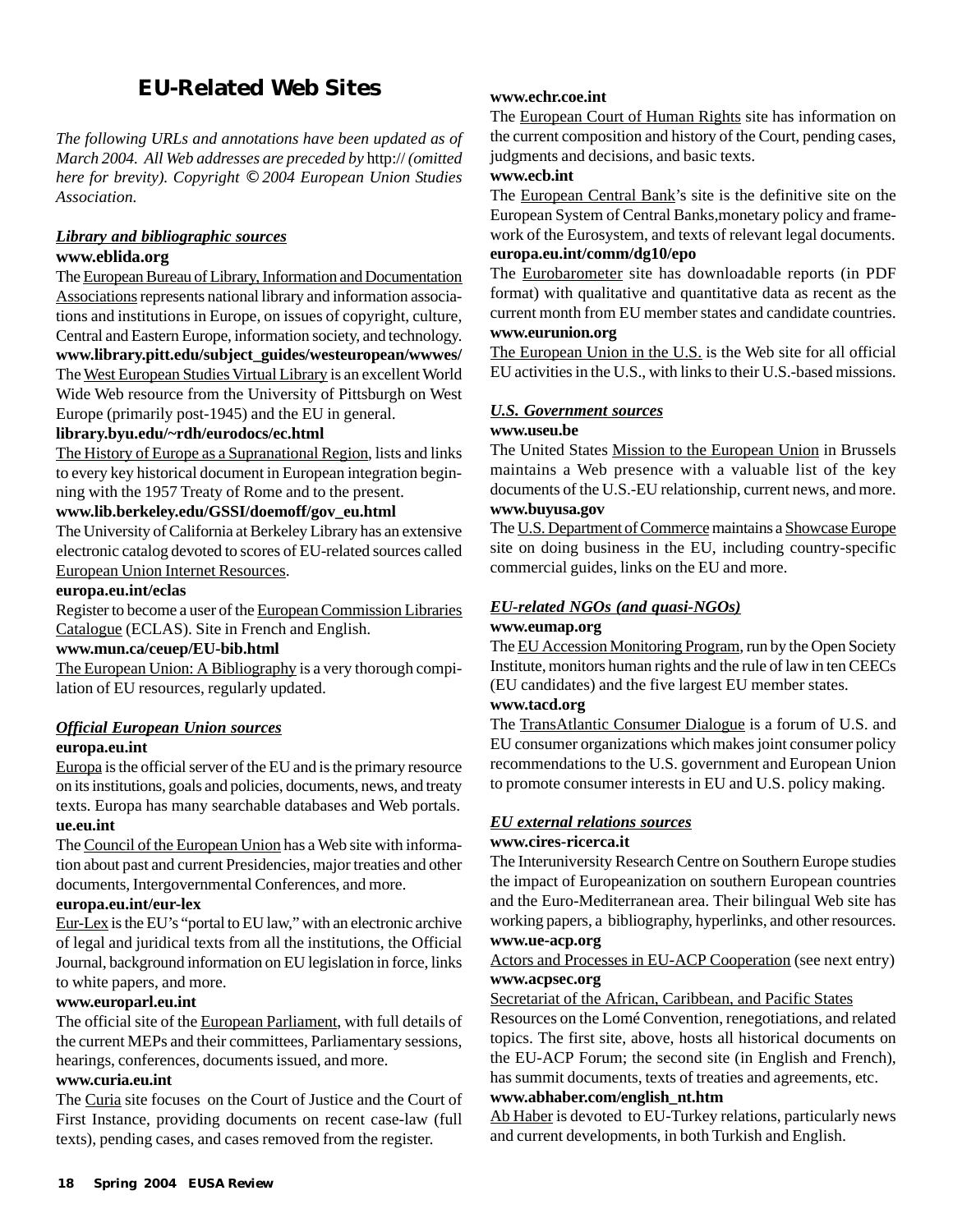#### **www.europaveien.no**

In Norwegian, this site/portal is the gateway to EU information for Nordic and Scandinavian researchers, officials, businesses, and others. It provides searchable EU news sources.

#### **www.canada-europe.org**

Site (in French and English) of the Canada Europe Round Table for Business, a forum on major trade and investment matters among Canadian and European business and government leaders. **www.recalnet.org**

#### Recal is a policy-oriented network of research centres in the EU and Latin America who further bi-regional relations through joint study and reflection and the program "Latin America 2020."

#### *EU skeptics sources*

#### **www.eurosceptic.com**

In English (and French in parts), this site focuses primarily, but not exclusively, on the campaign for an independent Britain. **www.teameurope.info**

The European Alliance of EU Critical Movements "connects over 40 EU-critical organizations and parties in 14 European countries," groups such as the Green Party, The Bruges Group, the Democracy Movement, and the Norwegian "No to the EU."

#### *On-line archives and publications*

#### **aei.pitt.edu**

The newly launched Archive of European Integration is an electronic repository for research materials on the topic of European integration and unification. It is fully searchable, and searches of it will also include both EIoP and ERPA (see below). **eiop.or.at/eiop**

The European Community Studies Association of Austria publishes a bilingual (German and English), peer-reviewed, interdisciplinary e-journal, European Integration online Papers. **eiop.or.at/erpa/**

The European Research Papers Archive is a portal to (currently) nine on-line papers series in the field of European integration studies, primarily, but not exclusively, from European institutions. **www.jeanmonnetprogram.org/papers/index.html**

The Jean Monnet Working Papers series (a joint project of the Academy of European Law, European University Institute, and New York University School of Law) covers many issues related to the EU and law, and papers can be downloaded from the site.

### **uw-madison-ces.org/papers.htm**

The Center for European Studies at the University of Wisconsin Madison has an on-line European Studies Working Papers series, focused primarily on EU and European integration topics.

#### **www.ejil.org**

The European Journal of International Law site provides a fully searchable database of all book reviews published to date, a forum for discussion, and the table of contents as well as a full text version of the lead article in each recent issue.

#### **www.theepc.net**

The European Policy Centre, a Brussels think tank that bridges government, business, and civil society publishes an on-line journal title Challenge Europe.

#### *Other EU sources*

#### **www.eustudies.org**

The European Union Studies Association (EUSA) is the primary academic and professional association, worldwide, devoted to study of the EU and the European integration project. EUSA's Web site describes its programs, publications, and interest sections, and features the main articles from the *EUSA Review.* **www.notre-europe.asso.fr**

Led by Jacques Delors, Notre Europe is a research and policy group on European integration; its papers and reports are posted on the Web site in French and English.

#### **www.rome-convention.org**

All case law, searchable (by country, e.g.), and a bibliography. **www.ecsanet.org**

An interactive communication network for academics working in the field of European integration studies, the European Community Studies Association is organized and funded by the Commission's DG for Education and Culture.

#### **www.fedtrust.co.uk**

The Federal Trust for Education and Research, a British think tank focusing on "good governance," provides a forum to explore issues of governance at national, continental and global levels. The Federal Trust helped establish TEPSA (see below).

#### **www.tepsa.be**

The Trans-European Policy Studies Association (TEPSA) promotes international research on European integration and discussion on public policies and political options for Europe. TEPSA is an association of 20+ think tanks in all EU member states and several of the candidate countries.

#### **www.etsg.org**

The site of the European Trade Study Group is a forum of research economists for academic exchange on international trade. Includes downloadable working papers and current trade news. **www.ceps.be**

The Centre for European Policy Studies is an independent, international think tank of business, government, interest group and academic members, based in Brussels.

#### **www.sosig.ac.uk/eurostudies**

Part of the Social Science Information Gateway, EuroStudies is an expanded index of Europe-related Web sites. Fully searchable, it includes site descriptions, contact information, etc.

#### **www.tiesweb.org**

The Transatlantic Information Exchange Service (also known as TIES or TIESWeb) promotes transatlantic dialogue at the people-to-people level; their lively, interactive Web site features provocative op-ed pieces, news, and more on EU-U.S. relations. **www.euractiv.com**

Euractiv is a Belgium-based information source focused on "EU news, policy positions, and EU actors," including European politics, broadly defined, with daily news and information on the EU, governments, parliaments, parties, NGOs, and more. **www.fornet.info**

The European Foreign Policy Research Network structures and coordinates a network of researchers across Europe focusing on foreign policy governance.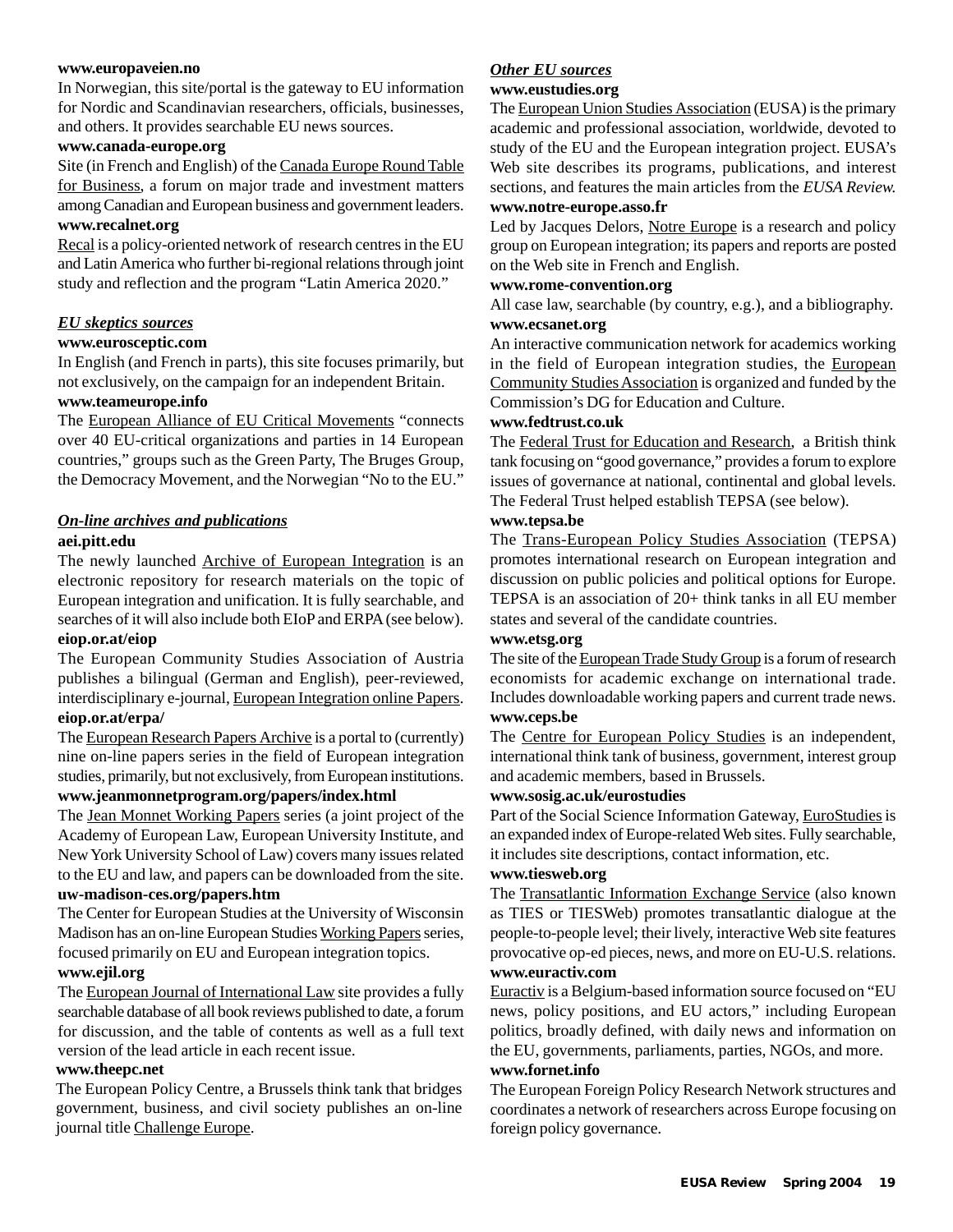### **Conferences Publications**

- *May 7-9, 2004:* "Justifying Enlargement," Madrid, Spain. Universidad Nacional de Educacion a Distancia, Madrid, and ARENA, University of Oslo. Contact <helene.sjursen@ arena.uio.no>.
- *May 28-29, 2004:* "A Constitution for Europe? Governance and Policy Making in the European Union," Montréal, Canada. 6th Biennial Conference, ECSA Canada. Contact <jeffrey. kopstein@utoronto.ca> or <isabelle.petit@umontreal.ca>.
- *June 11-12, 2004:* "A Transatlantic Divide on Common Foreign and Security Policy: The Policies of Canada and the European Union in Light of the New Bush Doctrine of Pre-Emptive Attacks," University of Victoria, Victoria, Canada. Contact  $\langle eus@uvic.ca\rangle$  or  $\langle avecdun@uvic.ca\rangle$ .
- *June 14-18, 2004:* "A Brave New Europe? The Challenges of Enlargement," a conference for students, Maastricht, Netherlands. Concordantia, Universiteit Maastricht. Contact <a.michaelis@student.unimaas.nl>.
- *June 24-26, 2004: "Implications of A Wider Europe: Politics,* Institutions and Diversity," 2nd Pan-European Conference on EU Politics, Bologna, Italy. ECPR Standing Group on European Union. Contact <ejones@jhubc.it>.
- July 1-2, 2004: "Towards a European Constitution," London, UK. Federal Trust and UACES. Contact <constitution@fedtrust.co.uk>.
- *July 12-15, 2004:* Transatlantic Studies Association Annual Conference, Dundee University, Scotland, UK. Contact <a.p.dobson@dundee.ac.uk>.
- *July 15-17, 2004:* "Developments in Economic Theory and Policy, Institutions and European Integration," Bilbao, Spain. University of the Basque Country and the Eastern Economics Association. Contact <ebprogoc@bs.ehu.es>.
- *September 6-8, 2004:* "The European Union: New Neighbors, New Challenges," UACES 34th Annual Conference and 9th Research Conference, University of Birmingham, Birmingham, UK. <www.uaces.org/D410401.htm>.
- *September 18-19, 2004:* "The Atlantic Community Unraveling? States, Protest Movements, and the Transformation of U.S.- European Relations, 1969-1983," Nashville, TN. Contact <matthias.schulz@vanderbilt.edu>.
- *March 31-April 2, 2005:* 9th Biennial International Conference, European Union Studies Association, Austin, Texas, USA. <www.eustudies.org/conf2005.html>.
- Anderson, Sarah and Cavanagh, John (2004) *Lessons of European Integration for the Americas*. Washington, DC: Institute for Policy Studies.
- Armingeon, Klaus and Beyeler, Michelle (2004) *The OECD and European Welfare States*. Northampton, MA: Edward Elgar Publishing.
- Aus, Jonathan (2003) *Supranational Governance in an "Area of Freedom, Security and Justice": Eurodac and the Politics of Biometric Control.* SEI Working Paper 72. Sussex, UK: Sussex European Institute.
- Balis, Christina and Simon Serfaty (eds.) *(2004) Visions of America and Europe: September 11, Iraq, and Transatlantic Relations.* Washington, DC: The CSIS Press, Significant Issues Series Vol. 26/3.
- Christiansen, Thomas and Piattoni, Simona (eds.) (2004) *Informal Governance in the European Union.* Northampton, MA: Edward Elgar Publishing.
- Conti, Nicolo (2003) *Party Analysis to European Integration: A Longitudinal Analysis of the Italian Case.* SEI Working Paper 70. Sussex, UK: Sussex European Institute.
- Cowles, Maria Green and Dinan, Desmond (eds.) (2004) *Developments in the European Union*, second edition. Basingstoke, UK: Palgrave MacMillan.
- Geddes, Andrew (2004) *The European Union and British Politics.* Basingstoke, UK: Palgrave MacMillan.
- Knijn, Trudie and Komter, Aafke (2004) *Solidarity Between the Sexes and the Generations: Transformations in Europe*. Northampton, MA: Edward Elgar Publishing.
- Lewis, Paul G. (2003) *The Impact of the Enlargement of the European Union on Central European Party Systems.* SEI Working Paper 71. Sussex, UK: Sussex European Institute.
- Parsons, Craig (2003) *A Certain Idea of Europe.* Ithaca, NY and London, UK: Cornell University Press.
- Salmon, Trevor C. and Shepherd, Alistair J.K. (2003) *Toward a European Army: A Military Power in the Making?* Boulder, CO: Lynne Rienner Publishers.
- Smith, Karen E. (2004) *The Making of EU Foreign Policy.* Basingstoke, UK: Palgrave MacMillan.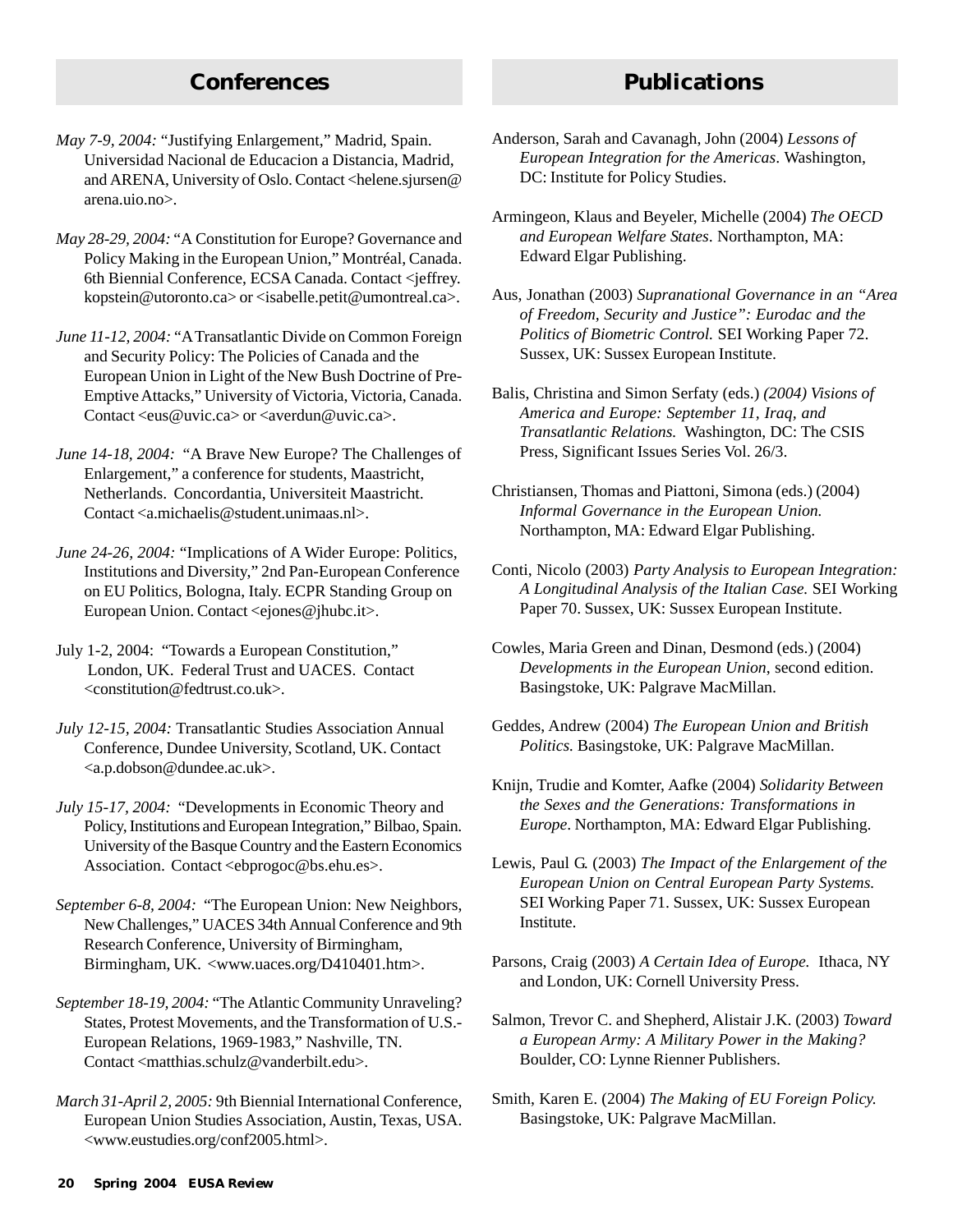### **EUSA Prizes**

THE EUSA'S 1997-1999 EXECUTIVE COMMITTEE established prizes to be awarded at each EUSA Biennial International Conference. The prizes both recognize and encourage excellence in scholarship in the field of European Union studies. Each prize carries a small cash award, funded by EUSA's Grants and Scholarships Fund, and will be presented to the recipients at the EUSA Conference banquet. The prize selection committees are comprised of EUSA Executive Committee members and established EU scholars. We now seek nominations for the following:

#### **EUSA Prize for Best Conference Paper**

The EUSA Prize for Best Conference Paper will be awarded in 2005 to an outstanding paper presented at the 2003 Biennial Conference in Nashville. All those who presented an original paper at the Conference and who deposited copies of their paper with the EUSA at the time of the Conference are eligible. The prize carries a cash award of \$100.

To apply for the prize, please mail three paper copies of the version of the paper that you presented at the 2003 EUSA Conference to the EUSA Administrative Office (address below). Papers may not be submitted by e-mail, facsimile, disk, or delivered to the office in person. Deadline for **receipt** of nominated papers for the EUSA Prize for Best 2003 Conference Paper is **September 17, 2004***.*

#### **EUSA Prize for Best Dissertation**

The EUSA Prize for Best Dissertation in EU studies will be awarded in 2005 to a dissertation on any aspect of European integration submitted in completion of the Ph.D. at a U.S. university between September 1, 2002 and August 31, 2004. The student must have defended and deposited the dissertation and graduated during this period, and the dissertation must include a signed, dated dissertation committee approval page, and the dissertation nomination must be submitted by the department chair. Only one dissertation per department at an institution may be nominated for this prize. The prize carries a cash award of \$250.

Department chairs should mail one paper copy of the dissertation with a cover letter from the department chair to the EUSA Administrative Office (address below). Dissertations may not be submitted by e-mail, facsimile, disk, or delivered to the office in person. Deadline for *receipt* of nominations for the next EUSA Prize for Best Dissertation is *September 17, 2004.*

#### **Send Best Conference Paper and Best Dissertation Prize nominations to:**

European Union Studies Association 415 Bellefield Hall University of Pittsburgh Pittsburgh, PA 15260 USA

Please contact us with questions via e-mail at eusa@pitt.edu or by telephone at 412.648.7635.

#### **EUSA Book Prize**

The 2003-05 Executive Committee of the European Union Studies Association is pleased to announce the launch of the **EUSA Book Prize**, to be awarded at each biennial EUSA conference, for a book in English on any aspect of EU studies and published in the two years prior to the EUSA Conference. This prize carries a cash award of \$US 300 to the author(s). For the 2005 EUSA Book Prize, to be awarded in Austin, Texas, books published in 2003 and 2004 will be eligible. Authors or publishers should submit one (hard) copy of the nominated book with a letter of transmittal to EUSA Book Prize, European Union Studies Association, 415 Bellefield Hall, University of Pittsburgh, Pittsburgh, PA 15260 USA. (Nominated books may not be submitted by e-mail, as galleys or proofs, or in any form other than hard-copy published book.). Deadline for receipt of nominated books in the EUSA office is **January 15, 2005***.*

### **EUSA List Serve**

*EUSA members sent the following replies to member Victor Gavin's January 24 list serve query seeking resources addressing the economic progress of Ireland and the relation of that progress to Ireland's European Union membership.*

(1) See Rory O'Donnell, Ireland's Economic Transformation: Industrial Policy, European Integration and Social Partnership, European Union Center, University Center for International Studies, University of Pittsburgh, Working Paper #2, December 1998. -Desmond Dinan, George Mason University

(2) Nigel Boyle at Pitzer College wrote a paper on this topic in 2002 called "Employment Programs in Ireland 1987-1999: national, sub-national and supranational governance in a globalized political economy." Also, the National Action Plans of each EU country can be found at: http://www.europa.eu.int/comm/ employment\_social/employment\_strategy/national\_en.htm.

-Stephanie L. Mudge, University of California Berkeley

(3) A book published by the Irish think-tank TASC has recently been published on the economic progress of Ireland since EU membership: Fintan O'Toole, After the Ball, Dublin, New Island, 2003.

-Dr. Huri Tursan, Universite Catholique de Louvain

(4) The National Economic and Social Council published reports on this in 1989 and 1995. Also our most recent three yearly review of the Irish economy and society offers and interpretation of Irish development, in which EU membership figures strongly (see NESC report NO. 110 and 111). Ireland's Institute of European Affairs published a book reviewing 25 years of membership. Rory O'Donnell (ed.) Europe-the Irish Experience, published in 2000.

-Dr Rory O'Donnell, National Economic and Social Council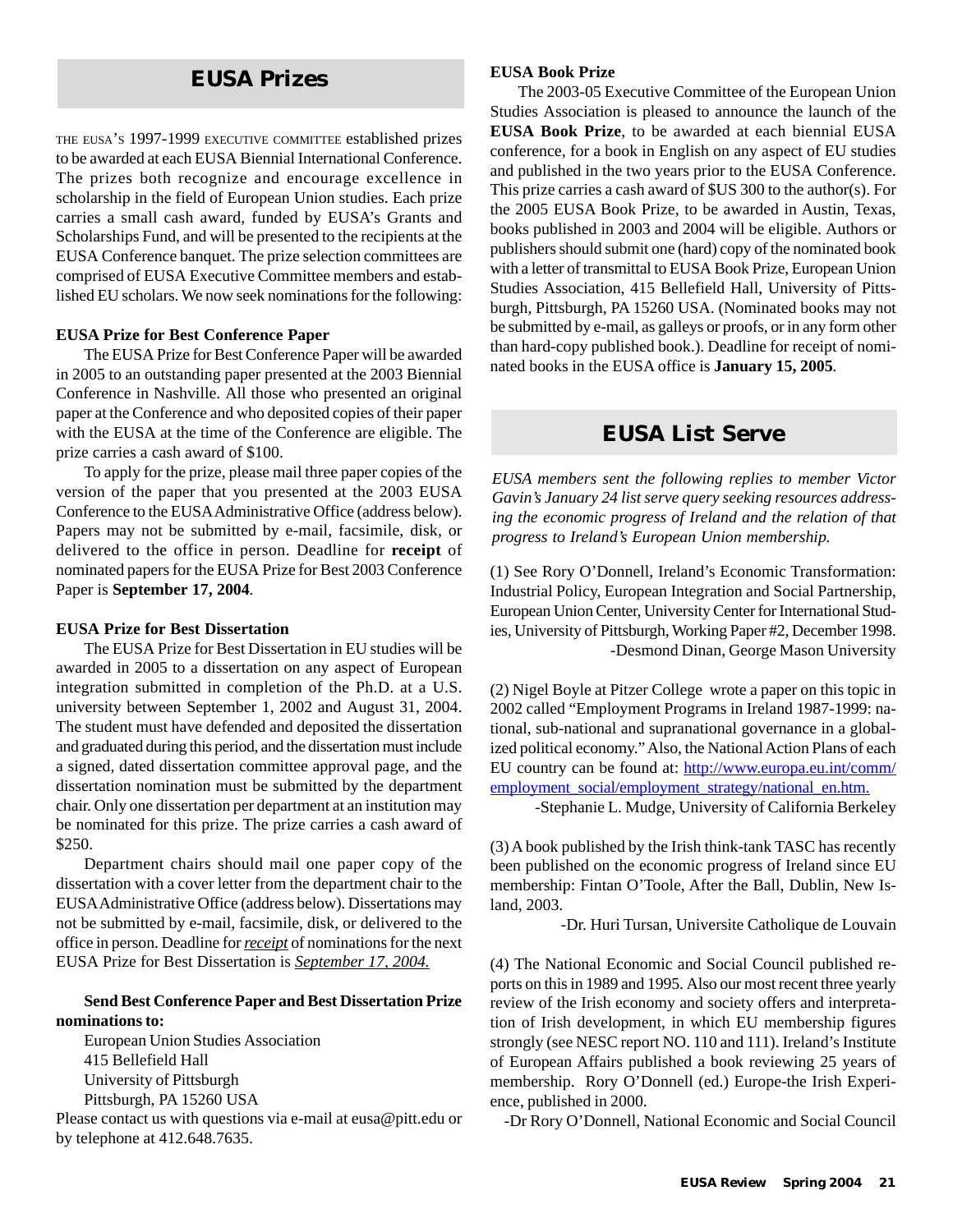Planning for **EUSA's Ninth Biennial International Conference** (March 31-April 2, 2005) is well under way. The Program Committee has been convened; our Call for Proposals appears in this issue on p.13 and is posted on our Web site. Please circulate the call widely. Key deadlines to note: for receipt of conference proposals at the EUSA office, **Friday, October 15, 2004**; to get the early registration rate and to appear in the final printed program, **Monday, February 7, 2005**.

Please plan to attend our Austin, Texas gathering. Our conference hotel is the Hyatt Regency Austin on Town Lake. Austin is the Texas state capital, and the state legislature will be in session—and open to the public for observation—during the dates of our conference. Free guided tours are available of the stunning capitol building, built in 1888 of pink granite. Across the street is the Texas Governor's Mansion (free guided tours also available), home to Texas' "first family" since 1856. Austin's oldest building is the French Legation, constructed in 1841 for the French *charge d'affaires* to the Republic of Texas, and now a small museum on lovely grounds. Austin has many historical linkages to Europe, especially to Germany, as the German Free School and the Scholz Garten (Texas' oldest *biergarten* and Austin's oldest restaurant) attest.

Austin's population is approximately 1.25 million people, and Austin is 235 miles from the Mexican border. The city is home to the University of Texas main campus, one of the largest state universities in the United States—thus Austin's reputation as a young city. Nicknamed "live music capitol of the world," Austin has over 100 live music venues and is home to the wellknown "Austin City Limits" concert studio. More details about our Conference and about Austin as a destination are posted on our Web site at www.eustudies.org.

Don't forget to list the **European Union Studies Association** and our Web address on your course syllabi as an important EU resource for your students. For those of you whose syllabi are posted on your institution's Web sites, please include a hyperlink to us. The full URL is **http://www.eustudies.org**. Please feel free to download our logo image from our home page as well.

Did you know that **your home institution** may cover some of the cost of your membership in the European Union Studies Association? Some academic departments, law firms, think tanks and other organizations have budgets for **professional memberships** for their employees. Please contact the EUSA Office in Pittsburgh if you need to know our federal ID number for this purpose.

**Are you moving?** We know that many EUSA members move frequently. Please drop an e-mail to the EUSA office at **eusa@pitt.edu** in advance, to let us know your new address. Six weeks' advance notice is ideal.

*(continued from p. 2)* importance of recruiting new members, particularly among young scholars and practitioners working on European integration, including from the new member countries. May we enlist our existing members in helping us find interested colleagues and students? If you provide names and addresses, we will send letters. Just drop a note to EUSA, 415 Bellefield Hall, University of Pittsburgh, Pittsburgh, PA 15260 USA, or email eusa@pitt.edu.

In Summer 2003 the executive board launched EUSA's new Ernst Haas Memorial Fund for EU Studies. Contributions have been more than generous to this point, and we would like to encourage members, especially those influenced by Professor Haas' work and/or teaching, to contribute to this legacy of his work. The Haas fund will support doctoral research on European integration, an essential task for developing a community of scholars and enhancing the field. Please see p. 10 in this issue for the details.

Finally, we are delighted to announce the appointment of Joseph A. Figliulo, JD, as our new Executive Director. Joe comes to us from the University of Pittsburgh School of Law where he served as Director of Career Services and Public Interest Initiatives. He previously practiced in the field of labor and employment law with several Pittsburgh law firms and clerked for the Honorable Kate Ford-Elliot of the Superior Court of Pennsylvania. As a law student he was Executive Editor of the University of Pittsburgh Law Review. Joe also holds the Master of Library Science degree from the University of Pittsburgh School of Library and Information Science, where his coursework focused on information technology, and is an accomplished and erudite musician. Please join the EUSA Executive Committee in welcoming Joe to his new position.

> GEORGE ROSS Brandeis University

The *EUSA Review* follows an annual calendar of announcements and listings organized in four topic areas: Winter: EU-Related Academic Programs (degree or certificate-granting, worldwide); Spring: EU-Related Web Sites ; Summer: EU-Related Organizations (academic and professional associations or independent research centers with significant EU aspects in their missions); and Fall: EUSA Members' Research Notes (EUSA members' current EU-related research projects, with particular attention to funded projects). We list EU-related conferences and calls, fellowships and scholarships and publications (books, journals, working papers) in every issue of the *Review*. Send brief announcements by email to <eusa@pitt.edu> or by mail to EUSA, 415 Bellefield Hall, University of Pittsburgh, Pittsburgh, PA 15260 USA.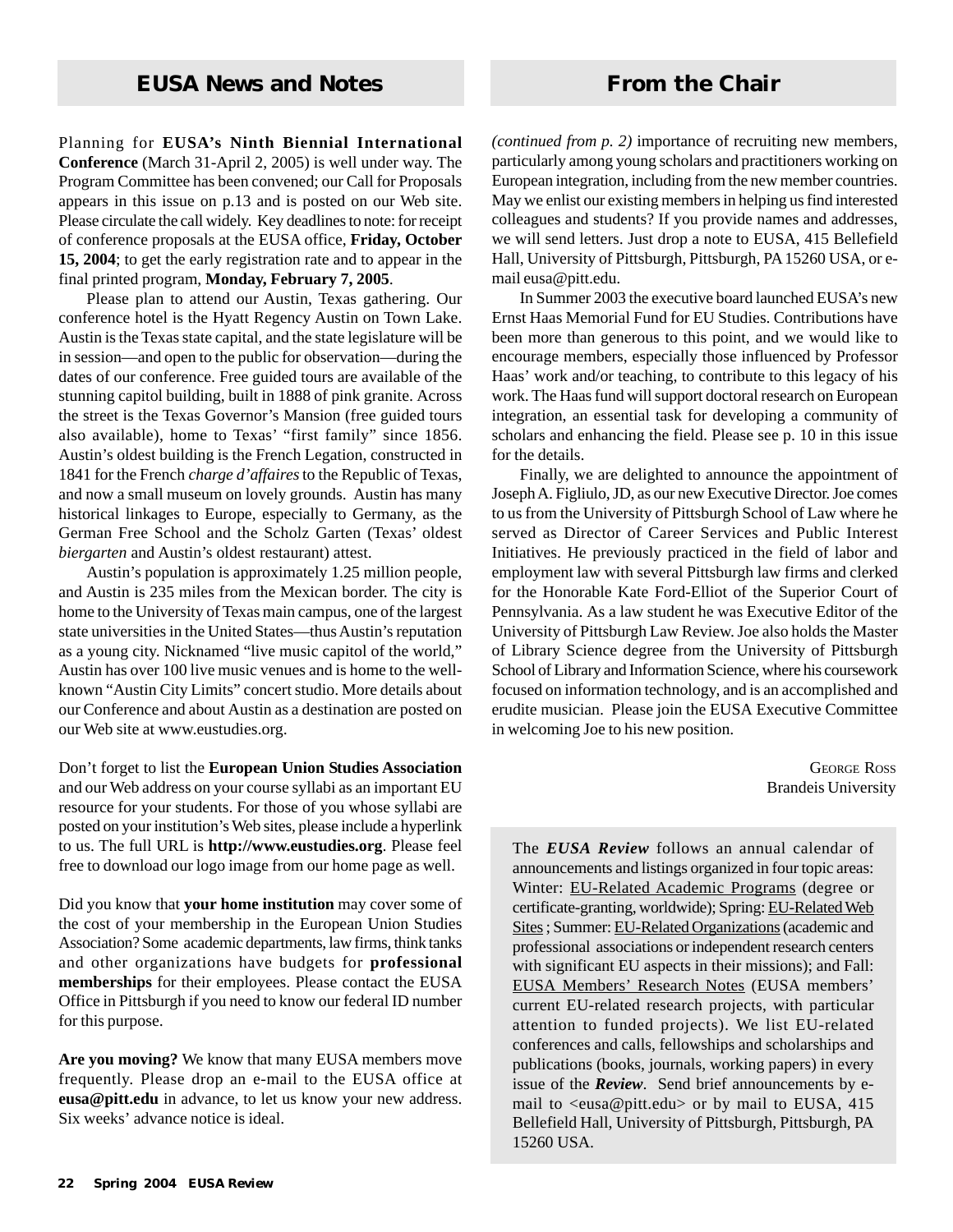#### **EUSA Lifetime Membership**

#### *What is it?*

Simply put, it is a one-time dues payment to EUSA of US\$ 1500.

ı

ı

I  $\blacksquare$ I ı I

I

#### *What does it include?*

The Lifetime Membership includes all regular membership benefits for life. Among those benefits currently are subscription to the quarterly *EUSA Review,* receipt of occasional EUSA monographs, discounted registration rates at the EUSA International Conference, subscription to our e-mail List Serve, and the opportunity to join EUSA interest sections.

#### *Are there any other benefits?*

By making a one-time membership payment, you not only avoid the task of renewing each year, but gain the twin advantages of securing lifetime membership at today's dollar values *and* avoiding future dues increases.

#### *Who should do this?*

Any person wishing to support the endeavors of the European Union Studies Association—the fostering of scholarship and inquiry on the European integration project. For U.S. taxpayers, an additional benefit is a receipt for a one-time \$500 charitable contribution to EUSA, taxdeductible to the extent allowed by law (reducing your tax liability for the year in which you become a Lifetime Member).

*How do I become a Lifetime Member?* Simply mail your check, in US\$ and made payable to "EUSA," to the European Union Studies Association, address given at right. (We can not accept lifetime membership payments by credit card.) We will send you a receipt and letter of acknowledgment.

#### *Will my Lifetime Membership be publicly recognized?*

Yes, EUSA Lifetime Members will be listed in the *EUSA Review* and in our printed, biennial Member Directory.

### **EUROPEAN UNION STUDIES ASSOCIATION**

**New Individual Membership Form Only** *(Please type or print)*

| Work Facsimile                                                        |                    |                                             |
|-----------------------------------------------------------------------|--------------------|---------------------------------------------|
|                                                                       |                    |                                             |
| Your Professional Affiliation                                         |                    |                                             |
| Do you wish to be subscribed to                                       |                    |                                             |
| EUSA's e-mail List Serve?                                             | $\frac{\ }{2}$ yes | $\frac{1}{2}$ no                            |
|                                                                       |                    |                                             |
| Membership dues (please check as appropriate):                        |                    |                                             |
| Individual ________ \$85 two-year membership                          |                    |                                             |
| Student* ________ \$55 two-year membership                            |                    |                                             |
| Lifetime Membership _______ \$1500 (+ credit for \$500 tax deduction) |                    |                                             |
| * Students must provide copy of current semester's registration form. |                    |                                             |
| <b>EU Law Interest Section</b>                                        |                    | $\frac{\text{I}}{\text{I}}$ \$10 (2 yrs.)   |
| EU Political Economy Interest Section                                 |                    | $\frac{\text{I}}{\text{I}}$ \$10 (2 yrs.)   |
| Teaching the EU Interest Section                                      |                    | $\frac{\text{I}}{\text{I}}(2 \text{ yrs.})$ |
| EU Latin America Caribbean Interest Section                           |                    | $\frac{\text{I}}{\text{I}}(2 \text{ yrs.})$ |
| <b>EU Economics Interest Section</b>                                  |                    | $\frac{\text{I}}{\text{I}}(2 \text{ yrs.})$ |
| EU Public Opinion and Participation Section                           |                    | $\frac{\text{I}}{\text{I}}(2 \text{ yrs.})$ |
| EU as Global Actor Section                                            |                    | $\frac{\text{I}}{\text{I}}(2 \text{ yrs.})$ |
| EUSA members may wish to make a contribution to support the work      |                    |                                             |
| of EUSA in any amount over membership dues:                           |                    |                                             |
| EUSA Grants and Scholarships Fund                                     |                    |                                             |
| <b>EUSA Endowment Fund</b>                                            |                    |                                             |
| Ernst Haas Memorial Fund for EU Studies \$                            |                    |                                             |
| Total amount of dues and gifts enclosed \$                            |                    |                                             |
| We prefer payment by check (payable to "EUSA") when possible.         |                    |                                             |
| Checks must be in US\$ and drawn on a USA bank. We also accept        |                    |                                             |
| international money orders and MasterCard or Visa credit cards. Your  |                    |                                             |
| cancelled check or credit card statement will be your receipt.        |                    |                                             |
|                                                                       |                    |                                             |
|                                                                       |                    |                                             |

| MasterCard # |                                      |  |  |
|--------------|--------------------------------------|--|--|
| $Visa$ #     |                                      |  |  |
| Expiry       | Last 3 digits from back side of card |  |  |
| Signature    |                                      |  |  |

Mail or fax this form (please do not mail *and* fax this form) to:



415 Bellefield Hall University of Pittsburgh Pittsburgh, PA 15260 USA Facsimile 412.648.1168

**European Union Studies Association**